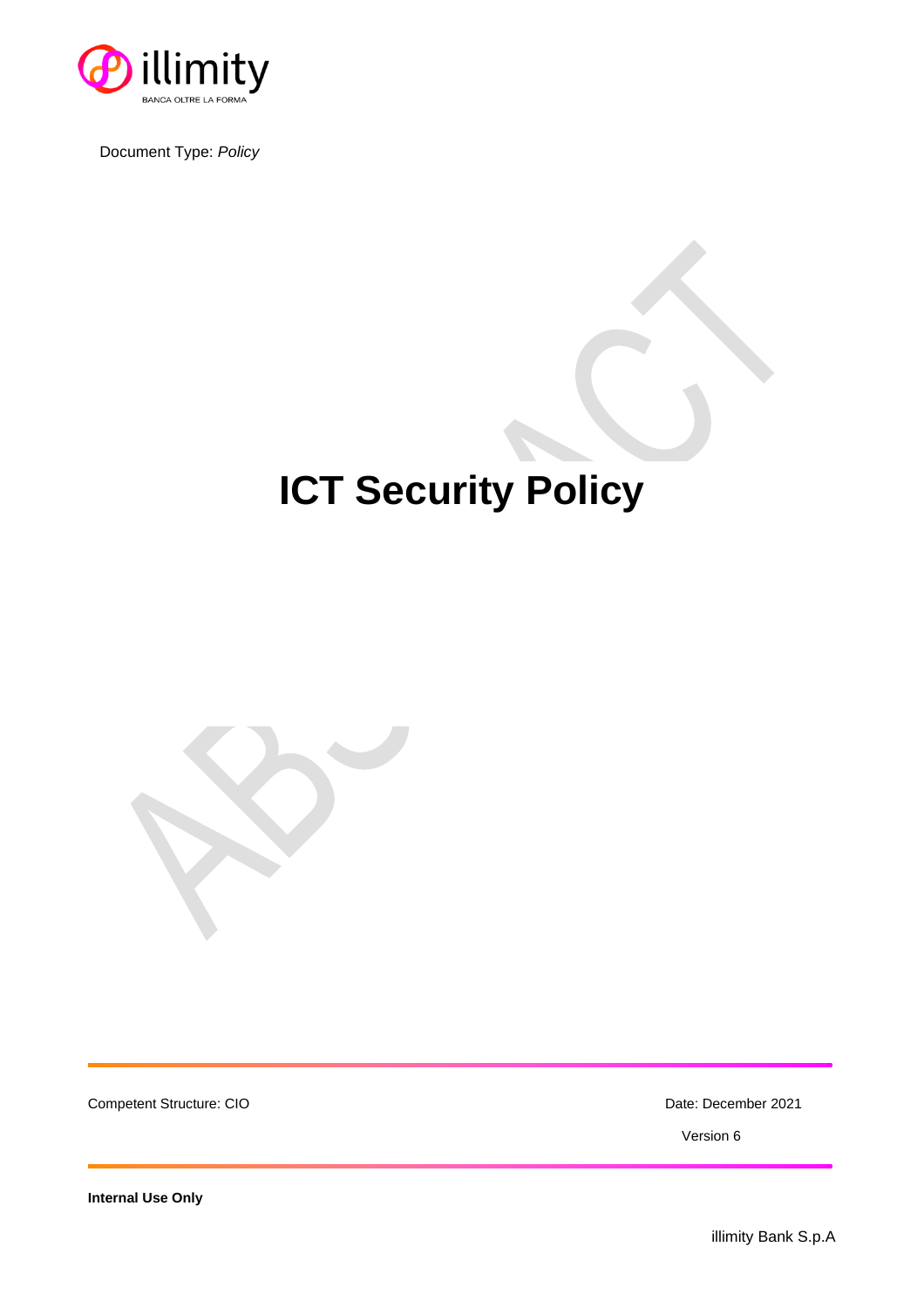

# **SUMMARY**

| <b>Document Type</b>                                                        | Policy                                               |                               |  |
|-----------------------------------------------------------------------------|------------------------------------------------------|-------------------------------|--|
| <b>Structure Responsible for the</b><br><b>Document</b>                     | <b>CIO</b>                                           |                               |  |
|                                                                             |                                                      |                               |  |
|                                                                             | CIO: Filipe Teixeira<br>Filipe.Teixeira@illimity.com |                               |  |
| <b>Contacts</b>                                                             |                                                      |                               |  |
|                                                                             | Head of Operations: Luca Dozio                       |                               |  |
|                                                                             | Luca.Dozio@illimity.com                              |                               |  |
| <b>Structures Involved in the Process</b><br>of Sharing the Present Version | Compliance & AML; HR & Organization                  |                               |  |
|                                                                             |                                                      |                               |  |
|                                                                             | <b>Parent Company</b>                                | <b>Other Companies</b>        |  |
| <b>Recipients of the Regulation</b>                                         | illimity Bank S.p.A.                                 | Entities of the Banking Group |  |
|                                                                             |                                                      |                               |  |
|                                                                             |                                                      |                               |  |
| <b>Version approved by</b>                                                  | <b>Chief Executive Officer</b>                       |                               |  |
| Date of approval                                                            | 13/12/2021                                           |                               |  |
| Date of validity                                                            | 14/12/2021                                           |                               |  |
|                                                                             |                                                      |                               |  |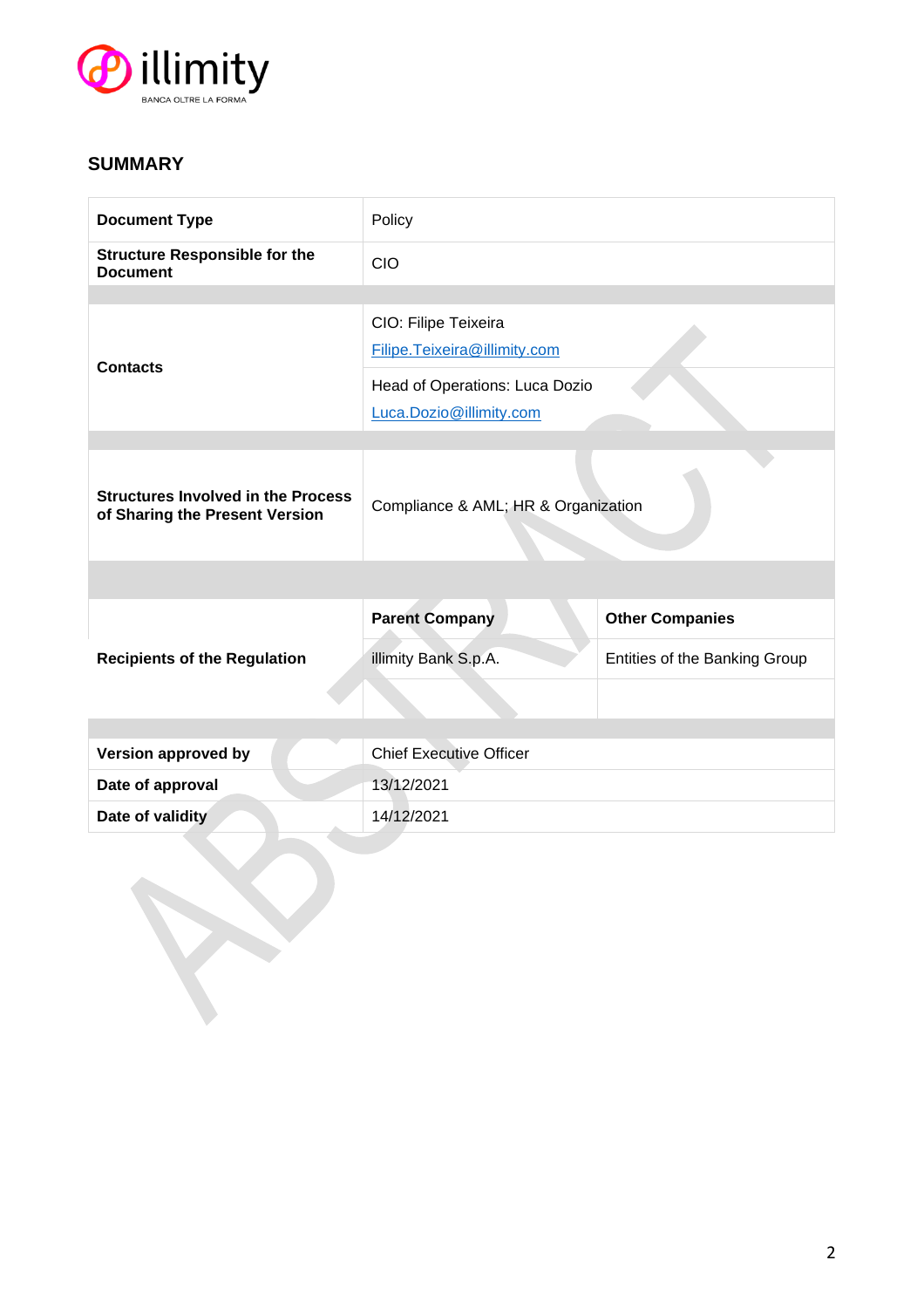

# **VERSIONS**

| Name of regulation and version | <b>Main changes</b>                                                                                                                                                                                                                                                                                                                                                              | Approving body and date                       |
|--------------------------------|----------------------------------------------------------------------------------------------------------------------------------------------------------------------------------------------------------------------------------------------------------------------------------------------------------------------------------------------------------------------------------|-----------------------------------------------|
| <b>ICT Security Policy V.1</b> | Drafting of the document.                                                                                                                                                                                                                                                                                                                                                        | Board of Directors, 27<br>February 2019       |
| ICT Security Policy V.2        | Addition of technical annex no. 1<br>- Rules for the use of ICT<br>systems and instruments.                                                                                                                                                                                                                                                                                      | Head of Digital Operations, 24<br>June 2019   |
| ICT Security Policy V.3        | Revision of the Policy for the<br>new Group perimeter.                                                                                                                                                                                                                                                                                                                           | Chief Executive Officer, 15<br>November 2019  |
| ICT Security Policy V.4        | Revision of the technical annex.<br>of the Policy in order to have<br>greater detail on the possibility of<br>using banking instruments;<br>revision of certain references in<br>the legislative and regulatory<br>section; extension of details and<br>guidelines on ICT security in the<br>interaction with third parties in<br>selecting products and project<br>development. | Chief Executive Officer, 23<br>September 2020 |
| <b>ICT Security Policy V.5</b> | Revision of the paragraph<br>"Management of Business<br>Assets" in order to have greater<br>detail on the means of sending<br>corporate data outside the<br>Group.                                                                                                                                                                                                               | Chief Executive Officer, 24<br>September 2021 |
| ICT Security Policy V.6        | Minor operational refinements,<br>preparatory to the publication on<br>the institutional website                                                                                                                                                                                                                                                                                 | Chief Executive Officer, 13<br>December 2021  |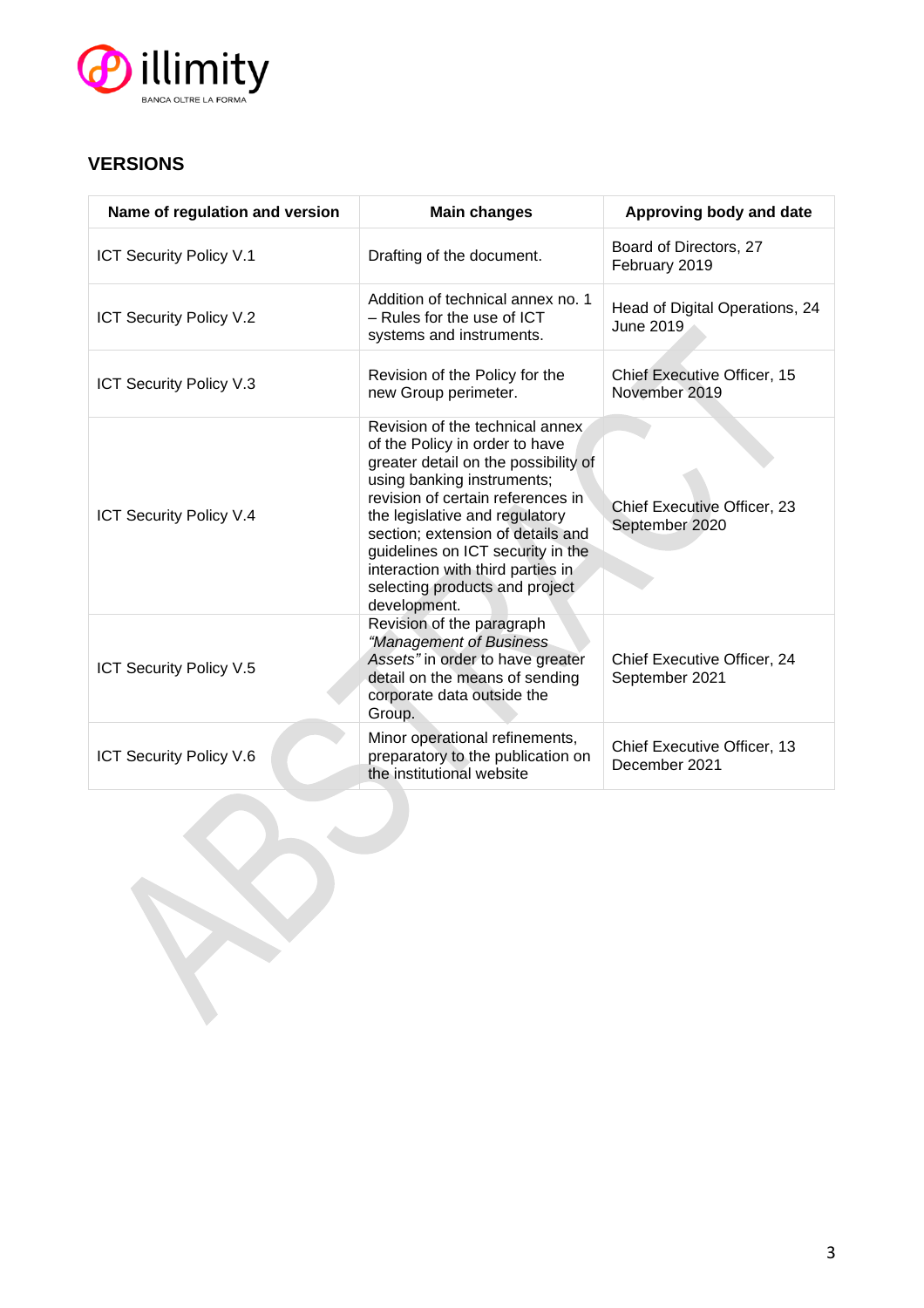

# **Contents**

|                | 1 <sup>1</sup> |                                                                                                                                                                                                                               |  |
|----------------|----------------|-------------------------------------------------------------------------------------------------------------------------------------------------------------------------------------------------------------------------------|--|
|                | 1.1            |                                                                                                                                                                                                                               |  |
|                | 1.2            |                                                                                                                                                                                                                               |  |
|                | 1.3            |                                                                                                                                                                                                                               |  |
| $\overline{2}$ |                |                                                                                                                                                                                                                               |  |
| 3              |                |                                                                                                                                                                                                                               |  |
|                | 3.1            |                                                                                                                                                                                                                               |  |
|                | 3.2            |                                                                                                                                                                                                                               |  |
|                | 3.3            |                                                                                                                                                                                                                               |  |
|                | 3.4            |                                                                                                                                                                                                                               |  |
|                | 3.5            |                                                                                                                                                                                                                               |  |
|                | 3.6            |                                                                                                                                                                                                                               |  |
|                | 3.7            |                                                                                                                                                                                                                               |  |
|                |                |                                                                                                                                                                                                                               |  |
|                | 4.1            |                                                                                                                                                                                                                               |  |
|                | 4.2            |                                                                                                                                                                                                                               |  |
|                | 4.3            |                                                                                                                                                                                                                               |  |
|                | 4.4            |                                                                                                                                                                                                                               |  |
|                | 4.5            | ACCESS MANAGEMENT AND CONTROL Express and the control of the control of the control of the control of the control of the control of the control of the control of the control of the control of the control of the control of |  |
|                | 4.6            |                                                                                                                                                                                                                               |  |
|                | 4.7            |                                                                                                                                                                                                                               |  |
|                | 4.8            |                                                                                                                                                                                                                               |  |
|                | 4.9            |                                                                                                                                                                                                                               |  |
|                | 4.10           | PURCHASE, DEVELOPMENT AND MAINTENANCE OF THE ICT SYSTEM  16                                                                                                                                                                   |  |
|                | 4.11           |                                                                                                                                                                                                                               |  |
|                | 4.12           |                                                                                                                                                                                                                               |  |
|                | 4.13           |                                                                                                                                                                                                                               |  |
|                | 4.14           |                                                                                                                                                                                                                               |  |
|                | 4.15           |                                                                                                                                                                                                                               |  |
|                | 4.16           |                                                                                                                                                                                                                               |  |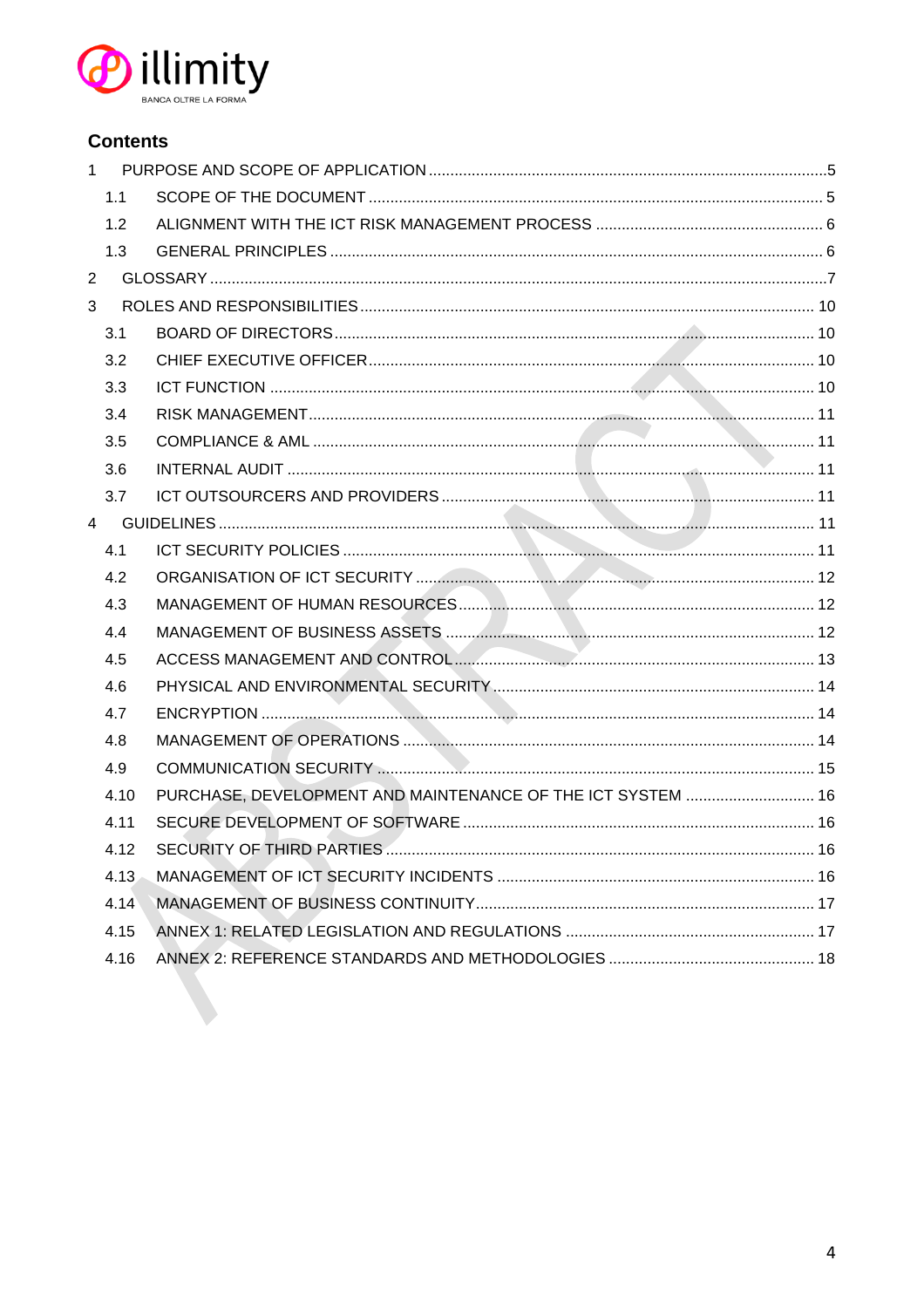

# **1 PURPOSE AND SCOPE OF APPLICATION**

The ICT Security Policy establishes the objectives of the ICT security management process adopted by the Banking Group, in line with the propensity to ICT risk determined at a corporate level, and describes the general security principles inherent in the management of the ICT system as well as the roles and responsibilities connected with the organisational and methodological framework of the delegated ICT management processes to ensure a suitable level of protection.

The Policy additionally establishes the guidelines adopted for communicating with, training and raising the awareness of the various classes of users in the Banking Group's staff.

The Policy consists of a set of objectives, security principles and practices that the Banking Group adopts and includes in its operating procedures in an ICT security ambit to ensure the control and/or governance of the Group's ICT system.

In accordance with the established full outsourcing model, the Banking Group determines the objectives of the ICT security management process adopted by the Group, the guidelines to be followed and the responsibilities and guiding principles for achieving and maintaining an adequate level of security for the Group's ICT system, in line with the propensity to business risk, in compliance with the minimum requirements established at a corporate level and with the relevant laws and regulations and national and international standards of reference.

This approach enables the Banking Group to be able to constantly:

- meet its customers' needs;
- create value for its shareholders over time;
- provide a quality service, characterising its actions with professionalism, expertise, an understanding of the needs of every customer and transparency;
- ensure rigorous compliance with laws and regulations;
- enhance the professional and personal development of staff;
- safeguard the Group's reputation and assets.

The aim of creating and implementing ICT security processes and procedures is to direct the structures involved towards achieving the following objectives:

- safeguarding the confidentiality of information, avoiding unauthorised consultation and dissemination;
- assuring the integrity of the information managed by the systems and other ICT resources used in its processing in order to ensure its accuracy and consistency;
- assuring the availability of the ICT resources to ensure continuity of the provision of ICT/electronic services in accordance with the methods and timing pre-established by the contractually defined SLAs;
- assuring conformity and compliance with ICT security laws, abiding by mandatory data protection legislation and regulations such as the GDPR and Circular no. 285 of the Bank of Italy;
- ensuring the authenticity and origin of the data and keeping track of updates (non repudiation);
- ensuring the security of the Group's ICT system on the basis of the results of the risk analysis.

# **1.1 SCOPE OF THE DOCUMENT**

The ICT system is a strategic resource within the Banking Group's assets and in as in the case of "tangible" assets must be suitably protected from risks that may cause economic damage, harm to the banking Group's image and/or jeopardise the proper functioning of business operations.

The Chief Executive Officer and all the business structures must therefore contribute and assist in achieving and maintaining an adequate level of ICT security.

This ICT Security Policy provides guidelines on the security of the business's ICT system and accordingly represents the principle means of communicating and sharing corporate directives on the governance of the ICT System by establishing: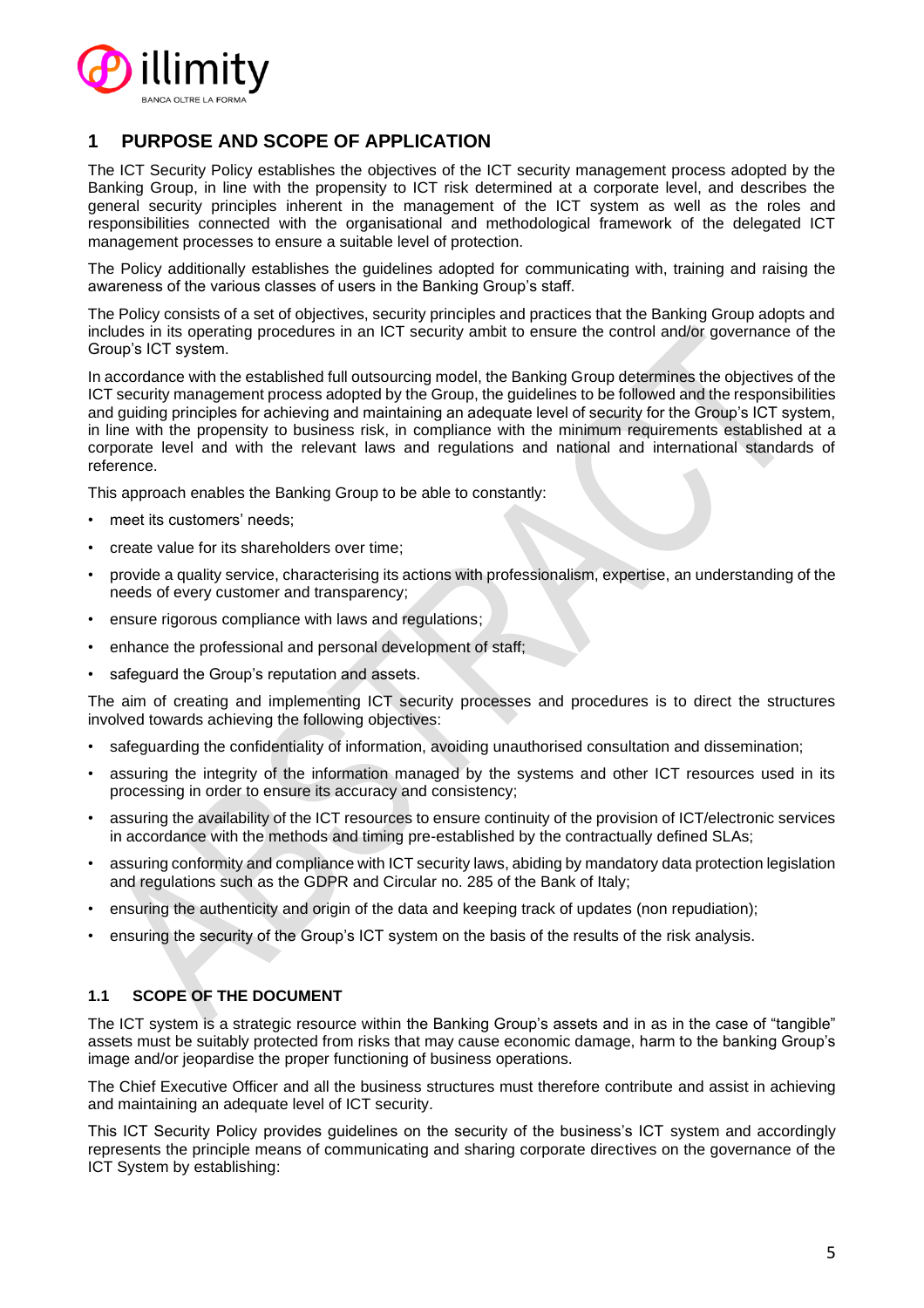

- general security principles and criteria which must be guaranteed and complied with in the ICT security management processes;
- guidelines for satisfying the obligations imposed by the external laws and regulations on ICT security matters to which the Group is subject;
- the roles, responsibilities and personnel involved in ICT security management.

The guidelines described in this document are applicable to all the entities of the illimity Banking Group subject to the management and coordination of the Parent Company illimity Bank S.p.A., for the parts of respective competence and depending on the nature of the activity performed by each individual subsidiary. Group companies are accordingly required to incorporate these guidelines and revise their internal rules and regulations in accordance with the Parent Company's indications.

# **1.2 ALIGNMENT WITH THE ICT RISK MANAGEMENT PROCESS**

The risk management process adopted by the Banking Group periodically assesses the ICT risks to which it is exposed and enables security measures and controls designed to reduce these to be identified, in relation to the objectives listed in the previous paragraph. This ICT Security Policy also provides guidelines regarding the results of such process.

Business information must be protected by adopting all the security measures considered necessary for mitigating the risks identified by the specific risk analyses.

The structure of the processes and the strength of the controls is made commensurate to the results of the risk analysis process. All risks not adequately mitigated by protection mechanisms must be brought to the attention of the Bank's corporate bodies, the Head of the function designated to supervise ICT risks or the Operating Unit, depending on the relative level of risk.

The management of ICT security facilitates the proper management of ICT risks by way of a suitable management of processes such as change management, incident management and business continuity management, in order to identify threat vectors and the vulnerabilities of processes and systems.

# **1.3 GENERAL PRINCIPLES**

The main principles underlying and directing the Banking Group's on security management are based on the following criteria:

- confidentiality protection of data from uses that are unauthorised and/or not in line with the classification level of such (e.g. data access by unauthorised parties, unauthorised communication of data);
- integrity protection of data from unauthorised or undesired activities (e.g. voluntary or involuntary unauthorised modification of information);
- availability protection of data from possible events capable of reducing the Group's ability to make such data available (e.g. inability to reach systems);
- compliance data management in compliance with industry sector laws and regulations on security;
- non repudiation the assurance that the people or processes that have given rise to the information are actually those recognised by the identification mechanisms;
- verifiability the assurance that on occurrence, and also at a later date, it will possible to reconstruct events connected with the use of the ICT system and data processing;
- least privilege the principle that establishes that every user or system administrator is only granted the authorisation strictly necessary for performing his assigned duties;
- segregation of duties the principle that establishes that particularly critical operations are performed
- through the cooperation of several users or system administrators with responsibilities formally distributed; • need to know – the means of regulating logical access to networks, systems and data bases on the basis of effective operating needs;
- zero trust- management of the perimeter that envisages entry barriers decreases because participation in the Group's ICT structure based on the unique identification of the parties involved is strengthened.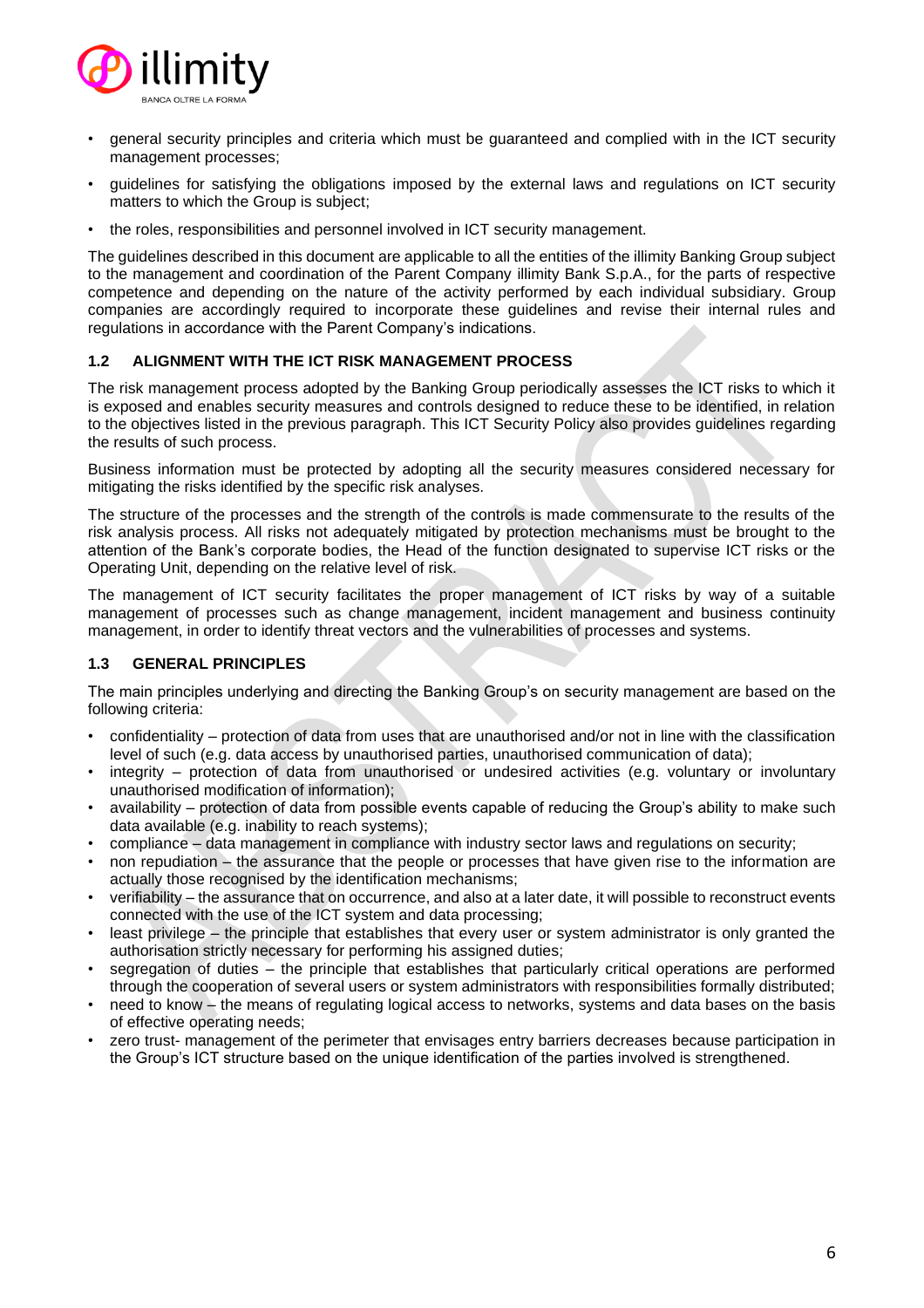

# **2 GLOSSARY**

| <b>Definitions</b>                             |                                                                                                                                                                                                                                                                                                                                                                                                                                                                                                                                                  |  |
|------------------------------------------------|--------------------------------------------------------------------------------------------------------------------------------------------------------------------------------------------------------------------------------------------------------------------------------------------------------------------------------------------------------------------------------------------------------------------------------------------------------------------------------------------------------------------------------------------------|--|
| <b>Asset</b>                                   | Any item that has a value for the organisation.                                                                                                                                                                                                                                                                                                                                                                                                                                                                                                  |  |
| <b>Authentication</b>                          | Procedure for verifying the identity of a user by a system or<br>service.                                                                                                                                                                                                                                                                                                                                                                                                                                                                        |  |
| <b>Authorisation</b>                           | Procedure verifying whether a customer or another internal<br>or external person is entitled to perform a certain action,<br>e.g. to transfer funds or access sensitive data.                                                                                                                                                                                                                                                                                                                                                                    |  |
| <b>Backup</b>                                  | The act of saving ICT flows (programme libraries,<br>procedures and data archives) and creating reserve copies<br>to ensure that their ICT content is in any case available in<br>the event the originals are destroyed.                                                                                                                                                                                                                                                                                                                         |  |
| <b>Bank</b>                                    | illimity Bank S.p.A. with registered office at Via Soperga 9,<br>20127 Milan, Italy.                                                                                                                                                                                                                                                                                                                                                                                                                                                             |  |
| <b>Chief user</b>                              | Corporate figure identified for each system or application<br>and formally assuming the responsibility, representing<br>users and acting as representative in relations with the<br>functions in charge of development and technical<br>management.                                                                                                                                                                                                                                                                                              |  |
| <b>Critical component of the ICT</b><br>system | System or application with respect to which an ICT security<br>incident may jeopardise the proper and secure<br>performance of operating functions that are important for<br>the Bank, such as the effective completion of the duties of<br>the corporate bodies and control functions.                                                                                                                                                                                                                                                          |  |
| <b>Disaster recovery</b>                       | The set of activities designed to ensure availability and<br>reinstate critical processes and ICT services in case of<br>system interruption.                                                                                                                                                                                                                                                                                                                                                                                                    |  |
| <b>Encryption</b>                              | Process of converting information to a codified format<br>(encoding) that cannot be interpreted without performing a<br>process of reconversion to the original format. This process<br>is performed by using algorithms and an<br>encoding/decoding password known as a Key.                                                                                                                                                                                                                                                                    |  |
| <b>Group</b>                                   | The Bank and the subsidiaries forming part of the illimity<br>Banking Group registered in the Roll of Banking Groups.                                                                                                                                                                                                                                                                                                                                                                                                                            |  |
| <b>ICT resource</b>                            | An ICT asset that assists in the reception, filing,<br>processing, transmission and utilisation of the information<br>managed by the intermediary.                                                                                                                                                                                                                                                                                                                                                                                               |  |
| <b>ICT risk</b>                                | Risk of suffering economic losses, loss of reputation or loss<br>of market share due to the use of Information and<br>Communication Technology - ICT. In the integrated<br>representation of business risks for prudent purposes<br>(ICAAP), this type of risk is considered, from certain<br>aspects, to be one of the operational, reputation and<br>strategic risks.                                                                                                                                                                          |  |
| <b>ICT security incident</b>                   | Any event, or series of connected events, not planned by<br>the Bank, which affects its ICT resources and which i) has<br>or could have a negative impact on the integrity,<br>availability, confidentiality, authenticity and/or continuity of<br>the intermediary's services or processes; or ii) in any case<br>entails the breach of or imminent threat of the breach of<br>business regulations and practices concerning the security<br>of information (e.g. cyber fraud, attacks through internet<br>and malfunctioning and disservices). |  |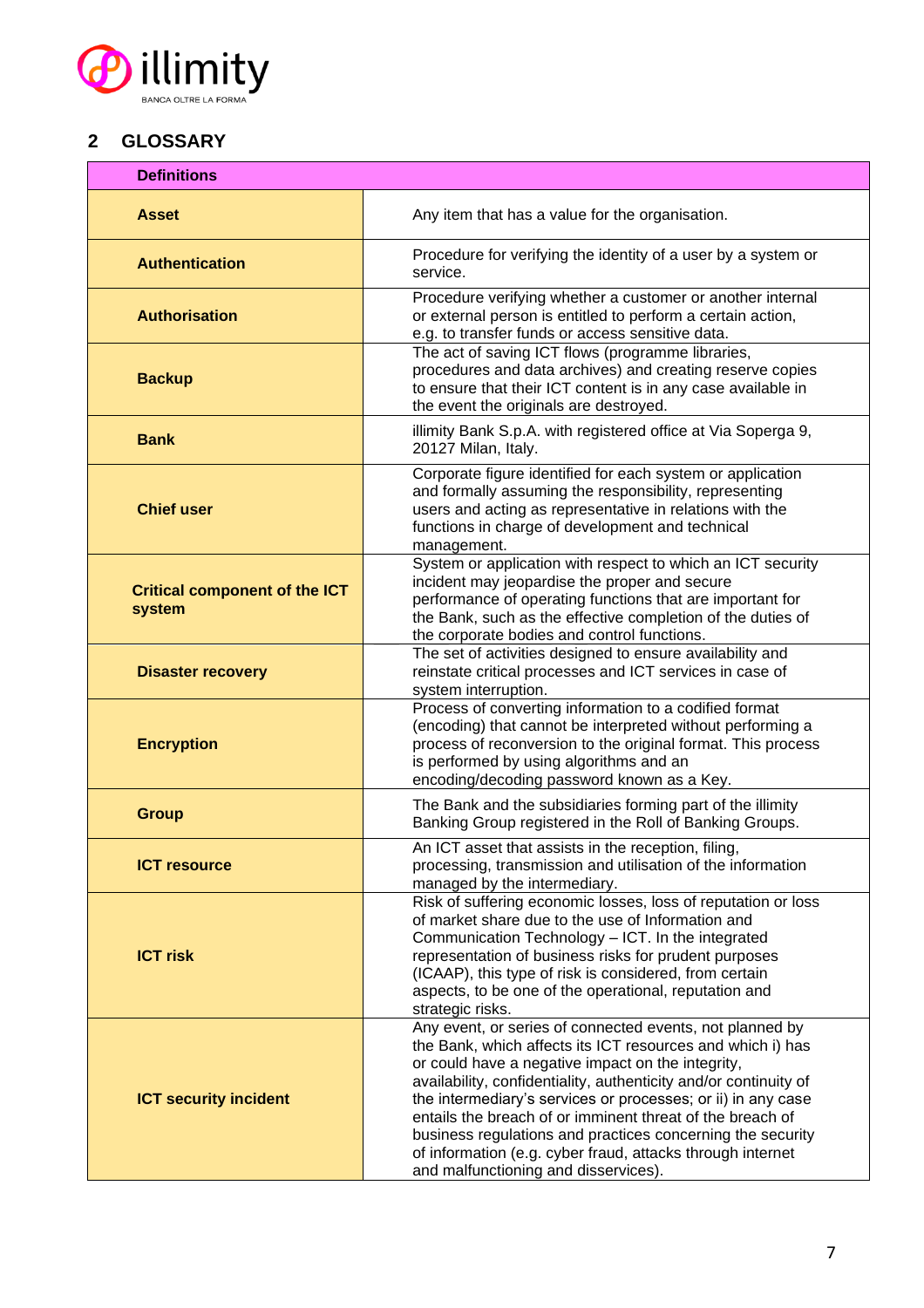

| <b>Incident</b><br>reduction in the quality of such and which corresponds to a<br>change of state that has relevance to the Bank's business<br>activities.<br>The corporate body, or the members of such, responsible<br>for or delegated to perform - pursuant to the Italian civil<br>code or provisions of the bylaws - ordinary management<br>duties, understood as the implementation of guidelines<br><b>Management Body</b><br>approved as part of exercising the function of strategic<br>supervision. In the current model adopted by illimity, this<br>body is identified in the Chief Executive Officer (hereinafter<br>also CEO) who, as head of the internal structure,<br>participates in the management function.<br>Rules, directives and standards which, consistent with the<br>Security Policies, must be followed to achieve the<br>previously established security objectives. These should<br><b>Norms</b><br>be considered to be a direct extension of the Security<br>Policies.<br>The types of organisational structure of which illimity's<br>Organisation Chart is composed in which the detailed<br><b>Organisational structures</b><br>(or Structures)<br>responsibilities are assigned as described in the<br>"Organisational Structure Regulation".<br>An external party instructed to perform a process, a service<br>or an activity of the Bank on the basis of specific<br><b>Outsourcer</b><br>contractual agreements.<br>An agreement in any form between the Bank and a service<br><b>Outsourcing</b><br>provider on the basis of which the provider carries out a<br>process, a service or an activity of the Bank.<br>A word or string of characters by means of which the<br>mechanism for the authentication of a user of the ICT<br><b>Password</b><br>system can be actioned (certain recognition).<br>Information relating to an individual, identified or<br><b>Personal data</b><br>identifiable, also indirectly, by referring to any other<br>information, including a personal identification number.<br>Any operation or set of operations, which can also be<br>performed without the aid of electronic instruments,<br>concerning the collection, recording, organisation,<br>retention, consultation, processing, modification, selection,<br><b>Processing</b><br>extraction, comparison, use, interconnection, blocking,<br>communication, dissemination, erasure and destruction of<br>data, even if not held in a data bank.<br>The set of activities designed to identify the possible risks<br>(attacks and vulnerability) to which a system may be<br><b>Risk analysis</b><br>exposed with the aim of identifying security<br>countermeasures to protect such system.<br><b>Security Manuals/</b><br>These provide a detailed description of the operating<br><b>Procedures/</b><br>methods to be followed to implement a security norm or<br><b>Operating Instructions</b><br>directive.<br>An ICT security incident leading to at least one of the<br>following consequences: | Any event not forming part of the ordinary operation of<br>services, which causes, or may cause, an interruption to or |  |
|---------------------------------------------------------------------------------------------------------------------------------------------------------------------------------------------------------------------------------------------------------------------------------------------------------------------------------------------------------------------------------------------------------------------------------------------------------------------------------------------------------------------------------------------------------------------------------------------------------------------------------------------------------------------------------------------------------------------------------------------------------------------------------------------------------------------------------------------------------------------------------------------------------------------------------------------------------------------------------------------------------------------------------------------------------------------------------------------------------------------------------------------------------------------------------------------------------------------------------------------------------------------------------------------------------------------------------------------------------------------------------------------------------------------------------------------------------------------------------------------------------------------------------------------------------------------------------------------------------------------------------------------------------------------------------------------------------------------------------------------------------------------------------------------------------------------------------------------------------------------------------------------------------------------------------------------------------------------------------------------------------------------------------------------------------------------------------------------------------------------------------------------------------------------------------------------------------------------------------------------------------------------------------------------------------------------------------------------------------------------------------------------------------------------------------------------------------------------------------------------------------------------------------------------------------------------------------------------------------------------------------------------------------------------------------------------------------------------------------------------------------------------------------------------------------------------------------------------------------------------------------------------------------------------------------------------------------------------------------------------------------------------------------------------|------------------------------------------------------------------------------------------------------------------------|--|
|                                                                                                                                                                                                                                                                                                                                                                                                                                                                                                                                                                                                                                                                                                                                                                                                                                                                                                                                                                                                                                                                                                                                                                                                                                                                                                                                                                                                                                                                                                                                                                                                                                                                                                                                                                                                                                                                                                                                                                                                                                                                                                                                                                                                                                                                                                                                                                                                                                                                                                                                                                                                                                                                                                                                                                                                                                                                                                                                                                                                                                             |                                                                                                                        |  |
|                                                                                                                                                                                                                                                                                                                                                                                                                                                                                                                                                                                                                                                                                                                                                                                                                                                                                                                                                                                                                                                                                                                                                                                                                                                                                                                                                                                                                                                                                                                                                                                                                                                                                                                                                                                                                                                                                                                                                                                                                                                                                                                                                                                                                                                                                                                                                                                                                                                                                                                                                                                                                                                                                                                                                                                                                                                                                                                                                                                                                                             |                                                                                                                        |  |
|                                                                                                                                                                                                                                                                                                                                                                                                                                                                                                                                                                                                                                                                                                                                                                                                                                                                                                                                                                                                                                                                                                                                                                                                                                                                                                                                                                                                                                                                                                                                                                                                                                                                                                                                                                                                                                                                                                                                                                                                                                                                                                                                                                                                                                                                                                                                                                                                                                                                                                                                                                                                                                                                                                                                                                                                                                                                                                                                                                                                                                             |                                                                                                                        |  |
|                                                                                                                                                                                                                                                                                                                                                                                                                                                                                                                                                                                                                                                                                                                                                                                                                                                                                                                                                                                                                                                                                                                                                                                                                                                                                                                                                                                                                                                                                                                                                                                                                                                                                                                                                                                                                                                                                                                                                                                                                                                                                                                                                                                                                                                                                                                                                                                                                                                                                                                                                                                                                                                                                                                                                                                                                                                                                                                                                                                                                                             |                                                                                                                        |  |
|                                                                                                                                                                                                                                                                                                                                                                                                                                                                                                                                                                                                                                                                                                                                                                                                                                                                                                                                                                                                                                                                                                                                                                                                                                                                                                                                                                                                                                                                                                                                                                                                                                                                                                                                                                                                                                                                                                                                                                                                                                                                                                                                                                                                                                                                                                                                                                                                                                                                                                                                                                                                                                                                                                                                                                                                                                                                                                                                                                                                                                             |                                                                                                                        |  |
|                                                                                                                                                                                                                                                                                                                                                                                                                                                                                                                                                                                                                                                                                                                                                                                                                                                                                                                                                                                                                                                                                                                                                                                                                                                                                                                                                                                                                                                                                                                                                                                                                                                                                                                                                                                                                                                                                                                                                                                                                                                                                                                                                                                                                                                                                                                                                                                                                                                                                                                                                                                                                                                                                                                                                                                                                                                                                                                                                                                                                                             |                                                                                                                        |  |
|                                                                                                                                                                                                                                                                                                                                                                                                                                                                                                                                                                                                                                                                                                                                                                                                                                                                                                                                                                                                                                                                                                                                                                                                                                                                                                                                                                                                                                                                                                                                                                                                                                                                                                                                                                                                                                                                                                                                                                                                                                                                                                                                                                                                                                                                                                                                                                                                                                                                                                                                                                                                                                                                                                                                                                                                                                                                                                                                                                                                                                             |                                                                                                                        |  |
|                                                                                                                                                                                                                                                                                                                                                                                                                                                                                                                                                                                                                                                                                                                                                                                                                                                                                                                                                                                                                                                                                                                                                                                                                                                                                                                                                                                                                                                                                                                                                                                                                                                                                                                                                                                                                                                                                                                                                                                                                                                                                                                                                                                                                                                                                                                                                                                                                                                                                                                                                                                                                                                                                                                                                                                                                                                                                                                                                                                                                                             |                                                                                                                        |  |
|                                                                                                                                                                                                                                                                                                                                                                                                                                                                                                                                                                                                                                                                                                                                                                                                                                                                                                                                                                                                                                                                                                                                                                                                                                                                                                                                                                                                                                                                                                                                                                                                                                                                                                                                                                                                                                                                                                                                                                                                                                                                                                                                                                                                                                                                                                                                                                                                                                                                                                                                                                                                                                                                                                                                                                                                                                                                                                                                                                                                                                             |                                                                                                                        |  |
|                                                                                                                                                                                                                                                                                                                                                                                                                                                                                                                                                                                                                                                                                                                                                                                                                                                                                                                                                                                                                                                                                                                                                                                                                                                                                                                                                                                                                                                                                                                                                                                                                                                                                                                                                                                                                                                                                                                                                                                                                                                                                                                                                                                                                                                                                                                                                                                                                                                                                                                                                                                                                                                                                                                                                                                                                                                                                                                                                                                                                                             |                                                                                                                        |  |
|                                                                                                                                                                                                                                                                                                                                                                                                                                                                                                                                                                                                                                                                                                                                                                                                                                                                                                                                                                                                                                                                                                                                                                                                                                                                                                                                                                                                                                                                                                                                                                                                                                                                                                                                                                                                                                                                                                                                                                                                                                                                                                                                                                                                                                                                                                                                                                                                                                                                                                                                                                                                                                                                                                                                                                                                                                                                                                                                                                                                                                             |                                                                                                                        |  |
|                                                                                                                                                                                                                                                                                                                                                                                                                                                                                                                                                                                                                                                                                                                                                                                                                                                                                                                                                                                                                                                                                                                                                                                                                                                                                                                                                                                                                                                                                                                                                                                                                                                                                                                                                                                                                                                                                                                                                                                                                                                                                                                                                                                                                                                                                                                                                                                                                                                                                                                                                                                                                                                                                                                                                                                                                                                                                                                                                                                                                                             |                                                                                                                        |  |
|                                                                                                                                                                                                                                                                                                                                                                                                                                                                                                                                                                                                                                                                                                                                                                                                                                                                                                                                                                                                                                                                                                                                                                                                                                                                                                                                                                                                                                                                                                                                                                                                                                                                                                                                                                                                                                                                                                                                                                                                                                                                                                                                                                                                                                                                                                                                                                                                                                                                                                                                                                                                                                                                                                                                                                                                                                                                                                                                                                                                                                             |                                                                                                                        |  |
|                                                                                                                                                                                                                                                                                                                                                                                                                                                                                                                                                                                                                                                                                                                                                                                                                                                                                                                                                                                                                                                                                                                                                                                                                                                                                                                                                                                                                                                                                                                                                                                                                                                                                                                                                                                                                                                                                                                                                                                                                                                                                                                                                                                                                                                                                                                                                                                                                                                                                                                                                                                                                                                                                                                                                                                                                                                                                                                                                                                                                                             |                                                                                                                        |  |
|                                                                                                                                                                                                                                                                                                                                                                                                                                                                                                                                                                                                                                                                                                                                                                                                                                                                                                                                                                                                                                                                                                                                                                                                                                                                                                                                                                                                                                                                                                                                                                                                                                                                                                                                                                                                                                                                                                                                                                                                                                                                                                                                                                                                                                                                                                                                                                                                                                                                                                                                                                                                                                                                                                                                                                                                                                                                                                                                                                                                                                             |                                                                                                                        |  |
|                                                                                                                                                                                                                                                                                                                                                                                                                                                                                                                                                                                                                                                                                                                                                                                                                                                                                                                                                                                                                                                                                                                                                                                                                                                                                                                                                                                                                                                                                                                                                                                                                                                                                                                                                                                                                                                                                                                                                                                                                                                                                                                                                                                                                                                                                                                                                                                                                                                                                                                                                                                                                                                                                                                                                                                                                                                                                                                                                                                                                                             |                                                                                                                        |  |
|                                                                                                                                                                                                                                                                                                                                                                                                                                                                                                                                                                                                                                                                                                                                                                                                                                                                                                                                                                                                                                                                                                                                                                                                                                                                                                                                                                                                                                                                                                                                                                                                                                                                                                                                                                                                                                                                                                                                                                                                                                                                                                                                                                                                                                                                                                                                                                                                                                                                                                                                                                                                                                                                                                                                                                                                                                                                                                                                                                                                                                             |                                                                                                                        |  |
|                                                                                                                                                                                                                                                                                                                                                                                                                                                                                                                                                                                                                                                                                                                                                                                                                                                                                                                                                                                                                                                                                                                                                                                                                                                                                                                                                                                                                                                                                                                                                                                                                                                                                                                                                                                                                                                                                                                                                                                                                                                                                                                                                                                                                                                                                                                                                                                                                                                                                                                                                                                                                                                                                                                                                                                                                                                                                                                                                                                                                                             |                                                                                                                        |  |
|                                                                                                                                                                                                                                                                                                                                                                                                                                                                                                                                                                                                                                                                                                                                                                                                                                                                                                                                                                                                                                                                                                                                                                                                                                                                                                                                                                                                                                                                                                                                                                                                                                                                                                                                                                                                                                                                                                                                                                                                                                                                                                                                                                                                                                                                                                                                                                                                                                                                                                                                                                                                                                                                                                                                                                                                                                                                                                                                                                                                                                             |                                                                                                                        |  |
|                                                                                                                                                                                                                                                                                                                                                                                                                                                                                                                                                                                                                                                                                                                                                                                                                                                                                                                                                                                                                                                                                                                                                                                                                                                                                                                                                                                                                                                                                                                                                                                                                                                                                                                                                                                                                                                                                                                                                                                                                                                                                                                                                                                                                                                                                                                                                                                                                                                                                                                                                                                                                                                                                                                                                                                                                                                                                                                                                                                                                                             |                                                                                                                        |  |
|                                                                                                                                                                                                                                                                                                                                                                                                                                                                                                                                                                                                                                                                                                                                                                                                                                                                                                                                                                                                                                                                                                                                                                                                                                                                                                                                                                                                                                                                                                                                                                                                                                                                                                                                                                                                                                                                                                                                                                                                                                                                                                                                                                                                                                                                                                                                                                                                                                                                                                                                                                                                                                                                                                                                                                                                                                                                                                                                                                                                                                             |                                                                                                                        |  |
|                                                                                                                                                                                                                                                                                                                                                                                                                                                                                                                                                                                                                                                                                                                                                                                                                                                                                                                                                                                                                                                                                                                                                                                                                                                                                                                                                                                                                                                                                                                                                                                                                                                                                                                                                                                                                                                                                                                                                                                                                                                                                                                                                                                                                                                                                                                                                                                                                                                                                                                                                                                                                                                                                                                                                                                                                                                                                                                                                                                                                                             |                                                                                                                        |  |
|                                                                                                                                                                                                                                                                                                                                                                                                                                                                                                                                                                                                                                                                                                                                                                                                                                                                                                                                                                                                                                                                                                                                                                                                                                                                                                                                                                                                                                                                                                                                                                                                                                                                                                                                                                                                                                                                                                                                                                                                                                                                                                                                                                                                                                                                                                                                                                                                                                                                                                                                                                                                                                                                                                                                                                                                                                                                                                                                                                                                                                             |                                                                                                                        |  |
|                                                                                                                                                                                                                                                                                                                                                                                                                                                                                                                                                                                                                                                                                                                                                                                                                                                                                                                                                                                                                                                                                                                                                                                                                                                                                                                                                                                                                                                                                                                                                                                                                                                                                                                                                                                                                                                                                                                                                                                                                                                                                                                                                                                                                                                                                                                                                                                                                                                                                                                                                                                                                                                                                                                                                                                                                                                                                                                                                                                                                                             |                                                                                                                        |  |
|                                                                                                                                                                                                                                                                                                                                                                                                                                                                                                                                                                                                                                                                                                                                                                                                                                                                                                                                                                                                                                                                                                                                                                                                                                                                                                                                                                                                                                                                                                                                                                                                                                                                                                                                                                                                                                                                                                                                                                                                                                                                                                                                                                                                                                                                                                                                                                                                                                                                                                                                                                                                                                                                                                                                                                                                                                                                                                                                                                                                                                             |                                                                                                                        |  |
|                                                                                                                                                                                                                                                                                                                                                                                                                                                                                                                                                                                                                                                                                                                                                                                                                                                                                                                                                                                                                                                                                                                                                                                                                                                                                                                                                                                                                                                                                                                                                                                                                                                                                                                                                                                                                                                                                                                                                                                                                                                                                                                                                                                                                                                                                                                                                                                                                                                                                                                                                                                                                                                                                                                                                                                                                                                                                                                                                                                                                                             |                                                                                                                        |  |
|                                                                                                                                                                                                                                                                                                                                                                                                                                                                                                                                                                                                                                                                                                                                                                                                                                                                                                                                                                                                                                                                                                                                                                                                                                                                                                                                                                                                                                                                                                                                                                                                                                                                                                                                                                                                                                                                                                                                                                                                                                                                                                                                                                                                                                                                                                                                                                                                                                                                                                                                                                                                                                                                                                                                                                                                                                                                                                                                                                                                                                             |                                                                                                                        |  |
|                                                                                                                                                                                                                                                                                                                                                                                                                                                                                                                                                                                                                                                                                                                                                                                                                                                                                                                                                                                                                                                                                                                                                                                                                                                                                                                                                                                                                                                                                                                                                                                                                                                                                                                                                                                                                                                                                                                                                                                                                                                                                                                                                                                                                                                                                                                                                                                                                                                                                                                                                                                                                                                                                                                                                                                                                                                                                                                                                                                                                                             |                                                                                                                        |  |
|                                                                                                                                                                                                                                                                                                                                                                                                                                                                                                                                                                                                                                                                                                                                                                                                                                                                                                                                                                                                                                                                                                                                                                                                                                                                                                                                                                                                                                                                                                                                                                                                                                                                                                                                                                                                                                                                                                                                                                                                                                                                                                                                                                                                                                                                                                                                                                                                                                                                                                                                                                                                                                                                                                                                                                                                                                                                                                                                                                                                                                             |                                                                                                                        |  |
|                                                                                                                                                                                                                                                                                                                                                                                                                                                                                                                                                                                                                                                                                                                                                                                                                                                                                                                                                                                                                                                                                                                                                                                                                                                                                                                                                                                                                                                                                                                                                                                                                                                                                                                                                                                                                                                                                                                                                                                                                                                                                                                                                                                                                                                                                                                                                                                                                                                                                                                                                                                                                                                                                                                                                                                                                                                                                                                                                                                                                                             |                                                                                                                        |  |
|                                                                                                                                                                                                                                                                                                                                                                                                                                                                                                                                                                                                                                                                                                                                                                                                                                                                                                                                                                                                                                                                                                                                                                                                                                                                                                                                                                                                                                                                                                                                                                                                                                                                                                                                                                                                                                                                                                                                                                                                                                                                                                                                                                                                                                                                                                                                                                                                                                                                                                                                                                                                                                                                                                                                                                                                                                                                                                                                                                                                                                             |                                                                                                                        |  |
|                                                                                                                                                                                                                                                                                                                                                                                                                                                                                                                                                                                                                                                                                                                                                                                                                                                                                                                                                                                                                                                                                                                                                                                                                                                                                                                                                                                                                                                                                                                                                                                                                                                                                                                                                                                                                                                                                                                                                                                                                                                                                                                                                                                                                                                                                                                                                                                                                                                                                                                                                                                                                                                                                                                                                                                                                                                                                                                                                                                                                                             |                                                                                                                        |  |
|                                                                                                                                                                                                                                                                                                                                                                                                                                                                                                                                                                                                                                                                                                                                                                                                                                                                                                                                                                                                                                                                                                                                                                                                                                                                                                                                                                                                                                                                                                                                                                                                                                                                                                                                                                                                                                                                                                                                                                                                                                                                                                                                                                                                                                                                                                                                                                                                                                                                                                                                                                                                                                                                                                                                                                                                                                                                                                                                                                                                                                             |                                                                                                                        |  |
|                                                                                                                                                                                                                                                                                                                                                                                                                                                                                                                                                                                                                                                                                                                                                                                                                                                                                                                                                                                                                                                                                                                                                                                                                                                                                                                                                                                                                                                                                                                                                                                                                                                                                                                                                                                                                                                                                                                                                                                                                                                                                                                                                                                                                                                                                                                                                                                                                                                                                                                                                                                                                                                                                                                                                                                                                                                                                                                                                                                                                                             |                                                                                                                        |  |
|                                                                                                                                                                                                                                                                                                                                                                                                                                                                                                                                                                                                                                                                                                                                                                                                                                                                                                                                                                                                                                                                                                                                                                                                                                                                                                                                                                                                                                                                                                                                                                                                                                                                                                                                                                                                                                                                                                                                                                                                                                                                                                                                                                                                                                                                                                                                                                                                                                                                                                                                                                                                                                                                                                                                                                                                                                                                                                                                                                                                                                             |                                                                                                                        |  |
|                                                                                                                                                                                                                                                                                                                                                                                                                                                                                                                                                                                                                                                                                                                                                                                                                                                                                                                                                                                                                                                                                                                                                                                                                                                                                                                                                                                                                                                                                                                                                                                                                                                                                                                                                                                                                                                                                                                                                                                                                                                                                                                                                                                                                                                                                                                                                                                                                                                                                                                                                                                                                                                                                                                                                                                                                                                                                                                                                                                                                                             |                                                                                                                        |  |
|                                                                                                                                                                                                                                                                                                                                                                                                                                                                                                                                                                                                                                                                                                                                                                                                                                                                                                                                                                                                                                                                                                                                                                                                                                                                                                                                                                                                                                                                                                                                                                                                                                                                                                                                                                                                                                                                                                                                                                                                                                                                                                                                                                                                                                                                                                                                                                                                                                                                                                                                                                                                                                                                                                                                                                                                                                                                                                                                                                                                                                             |                                                                                                                        |  |
|                                                                                                                                                                                                                                                                                                                                                                                                                                                                                                                                                                                                                                                                                                                                                                                                                                                                                                                                                                                                                                                                                                                                                                                                                                                                                                                                                                                                                                                                                                                                                                                                                                                                                                                                                                                                                                                                                                                                                                                                                                                                                                                                                                                                                                                                                                                                                                                                                                                                                                                                                                                                                                                                                                                                                                                                                                                                                                                                                                                                                                             |                                                                                                                        |  |
|                                                                                                                                                                                                                                                                                                                                                                                                                                                                                                                                                                                                                                                                                                                                                                                                                                                                                                                                                                                                                                                                                                                                                                                                                                                                                                                                                                                                                                                                                                                                                                                                                                                                                                                                                                                                                                                                                                                                                                                                                                                                                                                                                                                                                                                                                                                                                                                                                                                                                                                                                                                                                                                                                                                                                                                                                                                                                                                                                                                                                                             |                                                                                                                        |  |
| intermediary, also as the result of repeated incidents of                                                                                                                                                                                                                                                                                                                                                                                                                                                                                                                                                                                                                                                                                                                                                                                                                                                                                                                                                                                                                                                                                                                                                                                                                                                                                                                                                                                                                                                                                                                                                                                                                                                                                                                                                                                                                                                                                                                                                                                                                                                                                                                                                                                                                                                                                                                                                                                                                                                                                                                                                                                                                                                                                                                                                                                                                                                                                                                                                                                   | high economic losses or prolonged disservices for the<br>$\bullet$                                                     |  |
| a lesser size;                                                                                                                                                                                                                                                                                                                                                                                                                                                                                                                                                                                                                                                                                                                                                                                                                                                                                                                                                                                                                                                                                                                                                                                                                                                                                                                                                                                                                                                                                                                                                                                                                                                                                                                                                                                                                                                                                                                                                                                                                                                                                                                                                                                                                                                                                                                                                                                                                                                                                                                                                                                                                                                                                                                                                                                                                                                                                                                                                                                                                              |                                                                                                                        |  |
| <b>Serious ICT security incident</b><br>key disservices concerning customers and other                                                                                                                                                                                                                                                                                                                                                                                                                                                                                                                                                                                                                                                                                                                                                                                                                                                                                                                                                                                                                                                                                                                                                                                                                                                                                                                                                                                                                                                                                                                                                                                                                                                                                                                                                                                                                                                                                                                                                                                                                                                                                                                                                                                                                                                                                                                                                                                                                                                                                                                                                                                                                                                                                                                                                                                                                                                                                                                                                      |                                                                                                                        |  |
| parties (e.g. payment intermediaries or infrastructures);                                                                                                                                                                                                                                                                                                                                                                                                                                                                                                                                                                                                                                                                                                                                                                                                                                                                                                                                                                                                                                                                                                                                                                                                                                                                                                                                                                                                                                                                                                                                                                                                                                                                                                                                                                                                                                                                                                                                                                                                                                                                                                                                                                                                                                                                                                                                                                                                                                                                                                                                                                                                                                                                                                                                                                                                                                                                                                                                                                                   |                                                                                                                        |  |
| an assessment of the seriousness takes into<br>consideration the number of potentially involved                                                                                                                                                                                                                                                                                                                                                                                                                                                                                                                                                                                                                                                                                                                                                                                                                                                                                                                                                                                                                                                                                                                                                                                                                                                                                                                                                                                                                                                                                                                                                                                                                                                                                                                                                                                                                                                                                                                                                                                                                                                                                                                                                                                                                                                                                                                                                                                                                                                                                                                                                                                                                                                                                                                                                                                                                                                                                                                                             |                                                                                                                        |  |
| customers or counterparties and the amount at risk;                                                                                                                                                                                                                                                                                                                                                                                                                                                                                                                                                                                                                                                                                                                                                                                                                                                                                                                                                                                                                                                                                                                                                                                                                                                                                                                                                                                                                                                                                                                                                                                                                                                                                                                                                                                                                                                                                                                                                                                                                                                                                                                                                                                                                                                                                                                                                                                                                                                                                                                                                                                                                                                                                                                                                                                                                                                                                                                                                                                         |                                                                                                                        |  |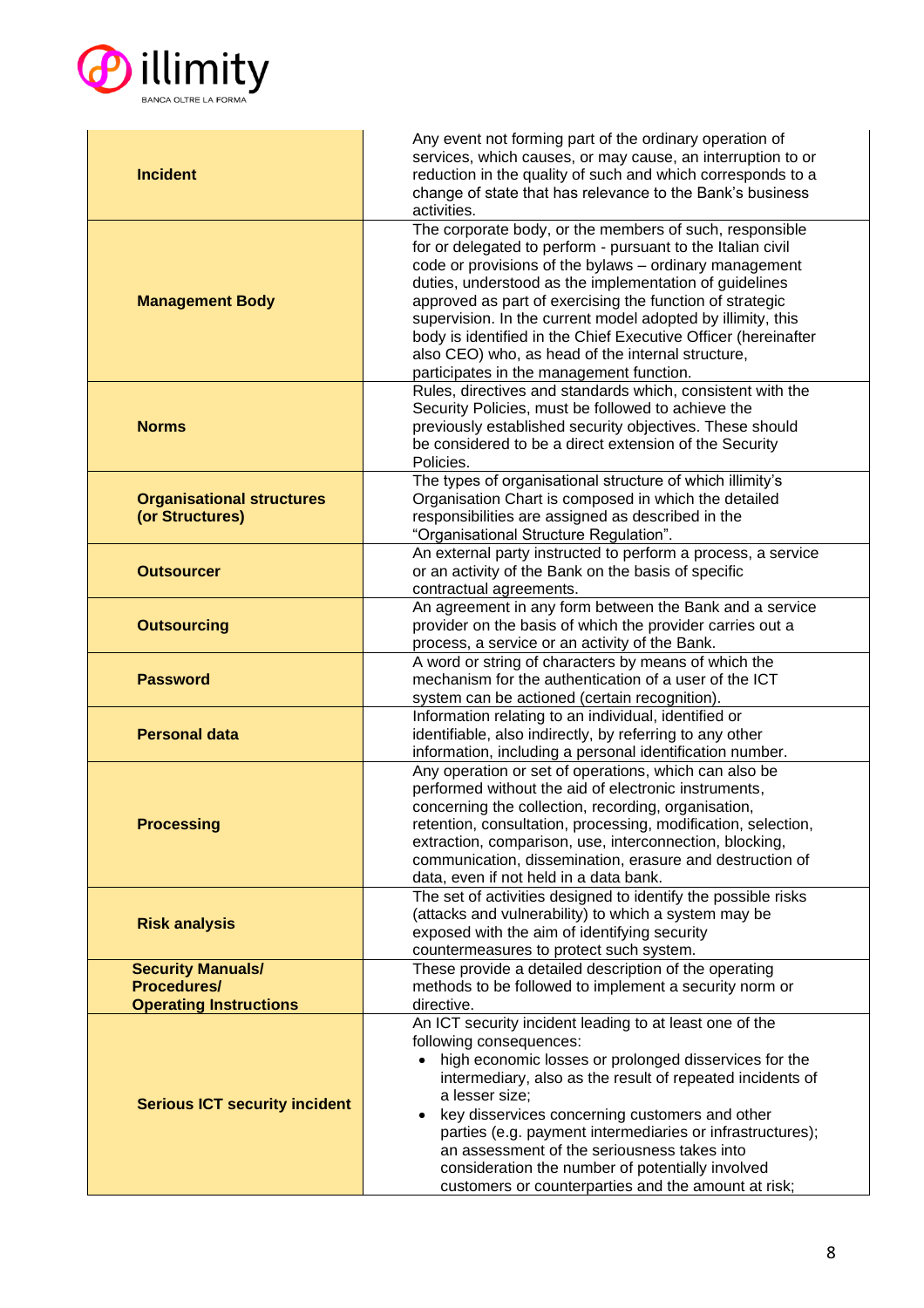

|                                   | • the risk of affecting the Bank's ability to comply with<br>the conditions and requirements of the law or those<br>prescribed by supervisory regulations;<br>reputational damage in the event the matter enters the<br>public domain (for example through the media or press<br>agencies).                          |
|-----------------------------------|----------------------------------------------------------------------------------------------------------------------------------------------------------------------------------------------------------------------------------------------------------------------------------------------------------------------|
| <b>Strategic Supervision Body</b> | The corporate body which – pursuant to the Italian civil<br>code or the provisions of the bylaws - has responsibility for<br>directing business operations by, for example, examining<br>and approving business or financial plans or strategic<br>operations. This body is identified as the Board of<br>Directors. |
| <b>User</b>                       | The person creating or using the information on the basis<br>of authorisation to do so.                                                                                                                                                                                                                              |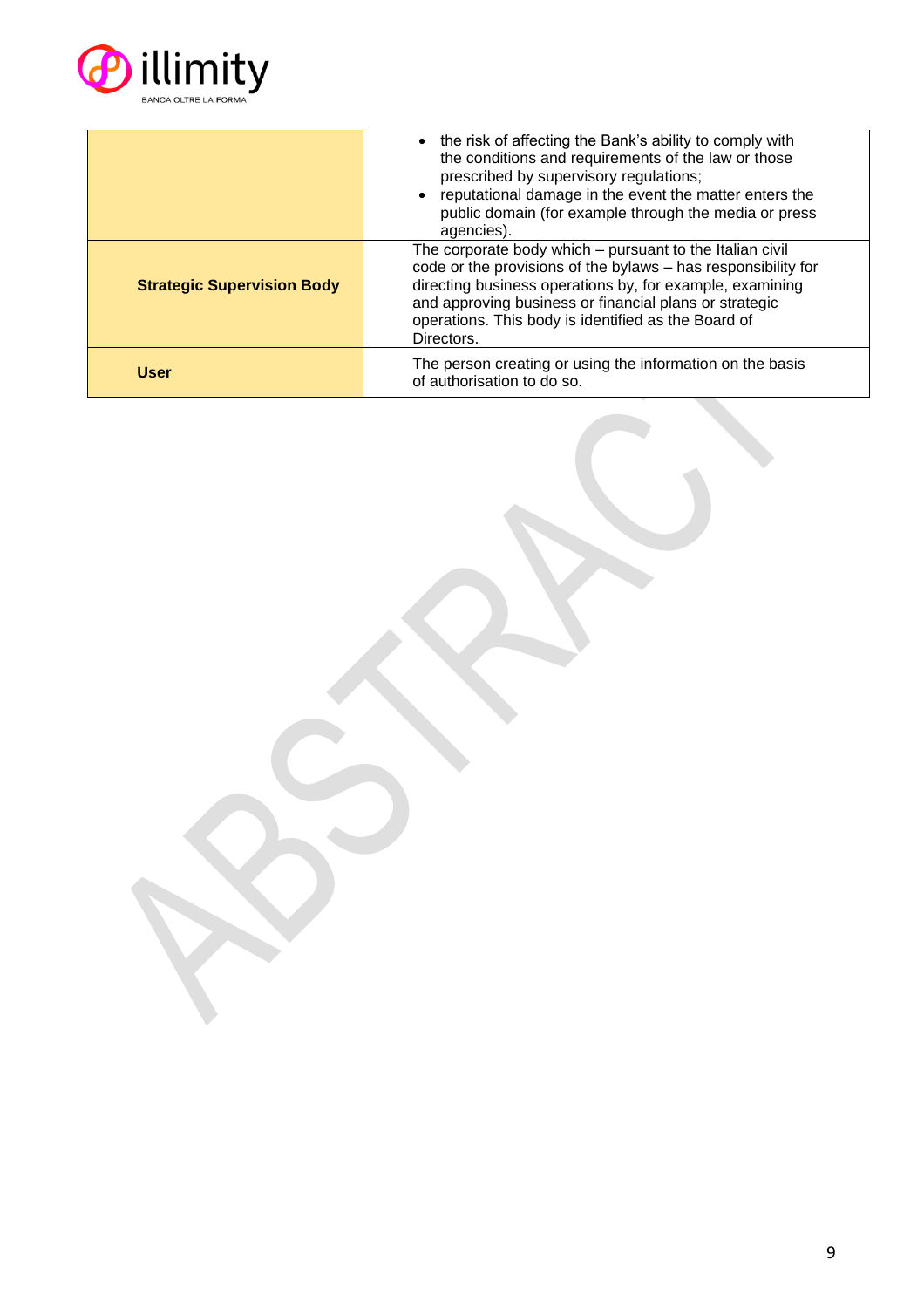

# **3 ROLES AND RESPONSIBILITIES**

The preparation and upkeep of the ICT Security Policy involve the following Business Structures, which play an active role in the processes of directing, managing and controlling the security of the ICT System.

# **3.1 BOARD OF DIRECTORS**

As the strategic supervisory body defined in Bank of Italy Circular no. 285, the Board of Directors is responsible for the direction and control of the ICT system. In this respect:

- it approves the development strategies of the ICT system;
- it approves this ICT Security Policy
- it approves the guidelines on selecting the personnel with technical functions and functions regarding the purchase of systems, software and services, including the use of outside suppliers<sup>1</sup>;
- it fosters the development, sharing and updating of ICT know-how within the Group;
- it is informed on a timely basis in the event of serious problems for business activities caused by incidents or the malfunctioning of the ICT system;

With specific regard to its responsibility for supervising the analysis of the ICT risk, the board:

- approves the organisational and methodological framework for analysing ICT risk;
- approves the propensity to ICT risk;
- is informed on at least an annual basis about the ICT risk situation with respect to risk propensity.

# **3.2 CHIEF EXECUTIVE OFFICER**

As the body with the management function, as determined by Bank of Italy Circular no. 285, the Chief Executive Officer has the duty of ensuring the completeness, adequacy, functionality and reliability of the ICT system. More specifically, he:

- establishes the organisational architecture of the ICT Structure ensuring that it corresponds over time to the determined strategies and models;
- establishes the organisational, methodological and procedural structure for the ICT risk analysis procedure, in conjunction with the business function delegated to manage risk;
- approves all the Banking Group's ICT documentation, also in connection with the procedures for service providers, ensuring consistency with ICT and business requirements as well as with business strategies;
- assesses, at least on an annual basis, the performance of the ICT function with respect to the set strategies and objectives, in cost/benefit terms or by using integrated performance measurement systems, taking the appropriate measures and initiatives for improvement;
- approves, at least on an annual basis, the assessment of the risk of critical items as well as the report on the adequacy and costs of ICT services, in this respect informing the body with a strategic supervision function;
- monitors the proper performance of the ICT services management and control processes and, in the event of any identified anomalies, puts appropriate corrective measures into practice;
- takes timely decisions with respect to serious ICT security incidents.

# **3.3 ICT FUNCTION**

The organisational structure of the Banking Group's ICT function, which includes the function delegated to manage ICT security, is based on criteria of functionality, efficiency and security, determining duties and responsibilities by taking factors into account such as the complexity of the corporate structure, size, the sectors of activity and business and operational strategies. More specifically, the ICT function:

- follows the preparation and updating of the security policy and operating instructions;
- ensures consistency of security controls with the approved policies;
- participates in the design, realisation and maintenance of the data centre's security controls;
- participates in the design of the Bank's applications software;
- participates in the assessment of the ICT products supporting the Bank's processes;
- participates in the assessment of potential risk and the identification of security controls as part of the ICT risk analysis process;
- ensures the constant monitoring of the threats regarding the various ICT resources;
- follows the performance of the security tests carried out before a system enters production.

 $<sup>1</sup>$  In this respect see Bank of Italy Circular no. 285/2013, First Part, Title IV, Chapter VI.</sup>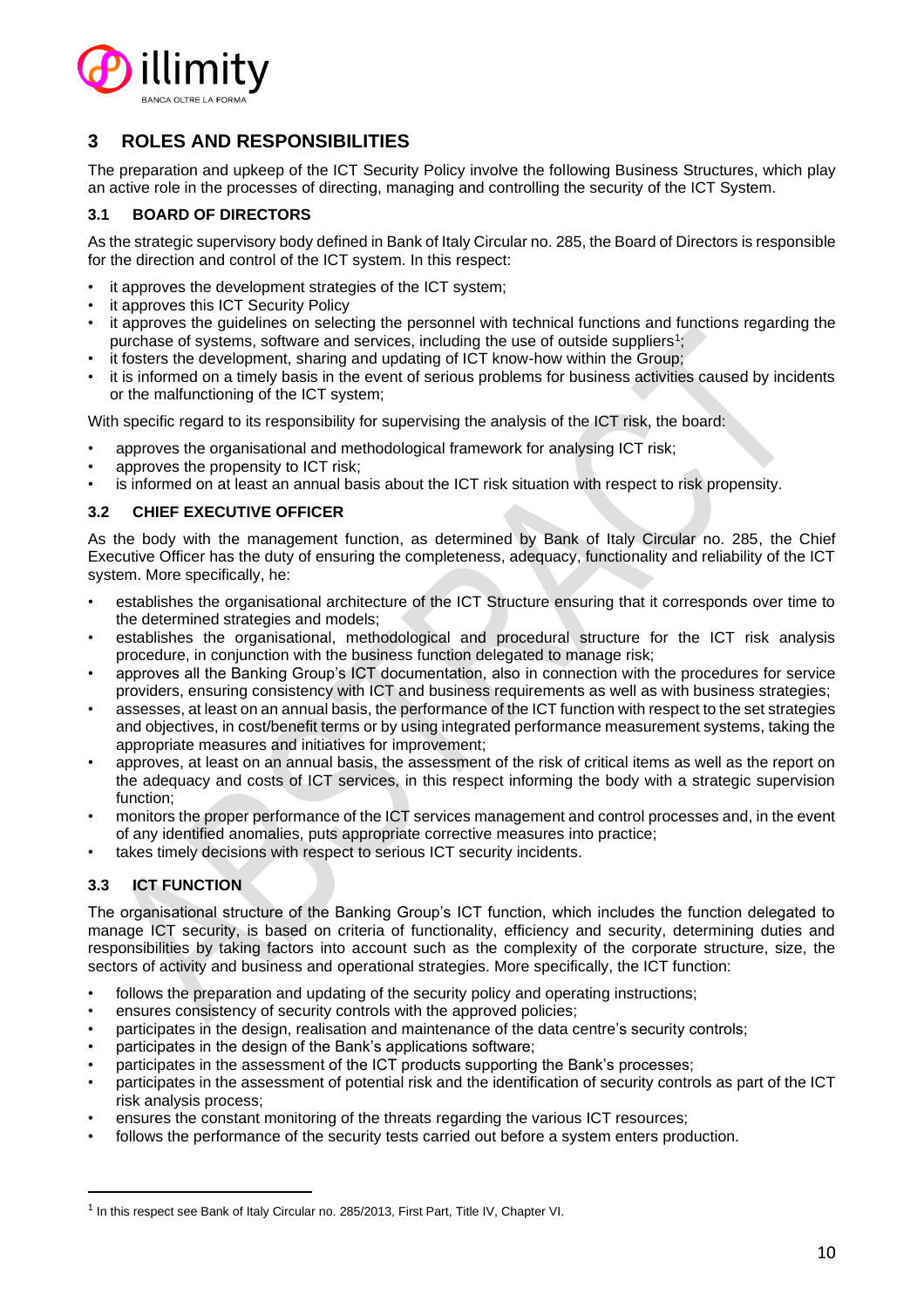

In performing the above activities of its competence, the ICT function – by way of the function delegated to manage ICT security – involves the business control functions on a constant basis or when opportune.

# **3.4 RISK MANAGEMENT**

The CRO plays an active role in the Bank's ICT security management process.

The assessment of ICT risks, based on the determination of appropriate continuous ICT flows within the Banking Group concerning changes in the operating context and the efficacy of the measures for protecting ICT resources, is preparatory to the identification of possible security measures to be introduced to mitigate/reduce ICT risks regarding the business assets analysed. Risk assessment is carried out at least on an annual basis and in any case in the event of significant changes.

The CRO is additionally responsible for conducting a risk analyses of service providers, meaning the process of monitoring third party risk, in order to produce a holistic and all-inclusive assessment of the Banking Group's exposure to ICT risk.

# **3.5 COMPLIANCE & AML**

Compliance & AML constantly monitors the compliance of systems and processes with the relevant legislative and regulatory obligations for ICT, ensuring:

- assistance on technical and organisational matters from which non-compliance risk may arise, such as issues relating to the processing of personal data;
- consistency of the organisational structures with external laws and regulations for the parts relating to the ICT system;
- verification of the areas subject to legislative and regulatory requirements included in contracts with third parties and Group companies (including agreements outsourcing important essential functions and critical components of the ICT system).

# **3.6 INTERNAL AUDIT**

In accordance with a risk-based, process-oriented approach, the Internal Audit structure performs procedures ("third level controls") designed to ensure an adequate coverage of the various applications, infrastructures and operating processes, including any outsourced components, as well as performing a regular assessment of the completeness, adequacy, functionality (in terms of efficiency and efficacy) and reliability of the internal control system.

# **3.7 ICT OUTSOURCERS AND PROVIDERS**

The Bank uses the services of ICT outsourcers and providers, to which it has entrusted, in as-a-service mode, its Core Banking System, the cloud infrastructure and the various payment systems. The outsourcers and providers have identified, within their respective organisations, figures and structures designed to ensure the existence of controls over their ICT systems on the basis of the identified needs of the Banking Group. Relations with outsourcers/providers are based on agreements, also by formalising SLAs and KPIs, for the constant monitoring of the outsourced ICT components, and require compliance with the Banking Group's security policies.

# **4 GUIDELINES**

# **4.1 ICT SECURITY POLICIES**

The objective of the operating policies of the Banking Group on ICT security matters – as well as that of the present Policy – is the management and safeguarding of the Group's ICT System by ensuring that during their whole lifecycle, data and information are suitably protected, in compliance with legislative and regulatory requirements on personal data protection and the safeguarding of business assets.

To this end, the Banking Group regularly publishes and updates these policies<sup>2</sup>, for which this present Policy provides directions, guidelines to be followed and objectives to be achieved. In particular, this Policy is updated on at least an annual basis and in any case on the introduction of, or significant variation in, reference legislation or regulations, security standards or the processes and technologies of the Banking Group. Continuous updating must be ensured as well as the resulting alignment between the Banking Group's regulations and any variation in, or introduction of, new processes by outsourcers.

<sup>&</sup>lt;sup>2</sup> The Incident Management Policy and the Change Management Procedure are examples of this.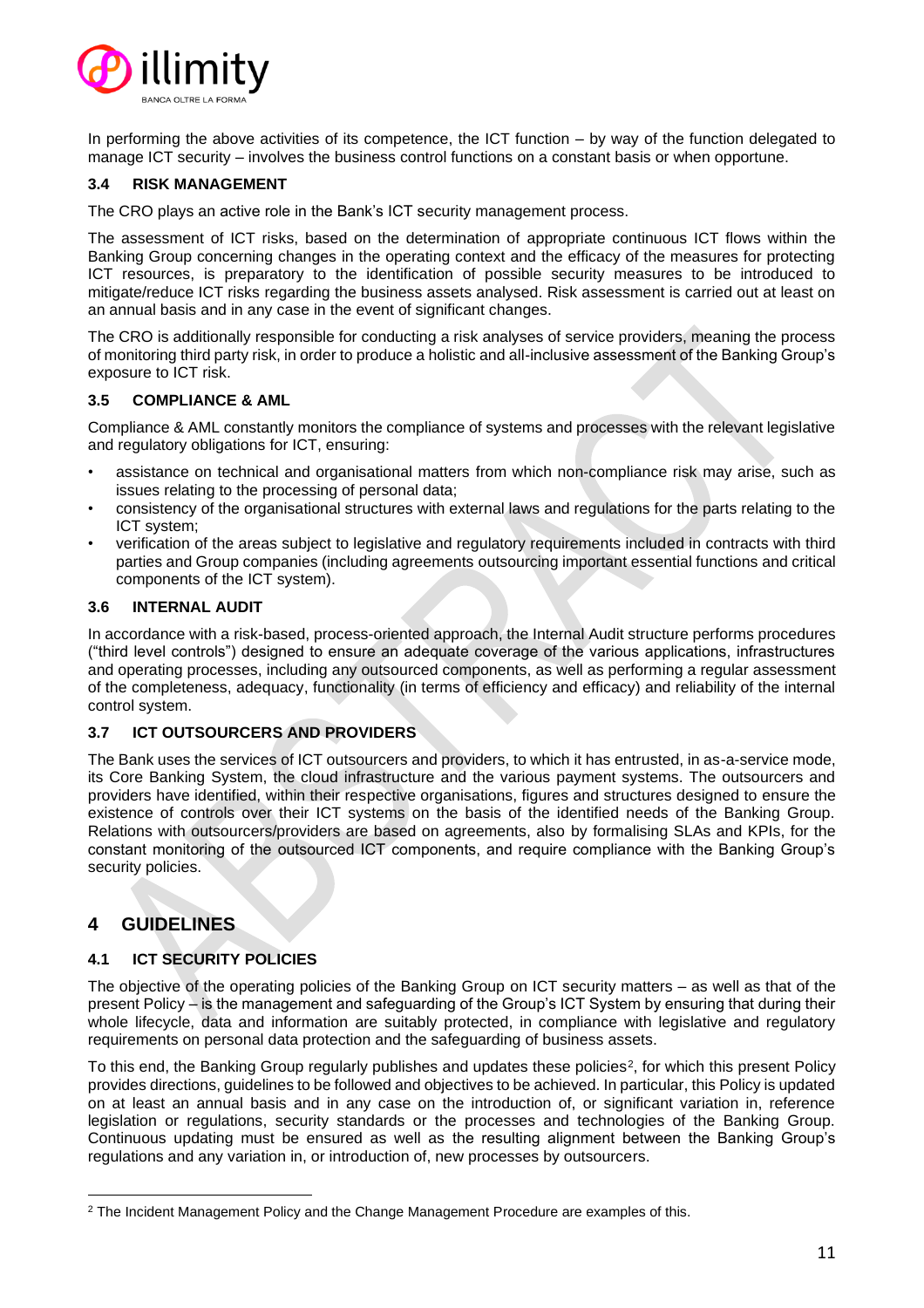

# **4.2 ORGANISATION OF ICT SECURITY**

In order to ensure the sound management of ICT security, organisational controls are established together with the relative security frameworks and indicators to direct, control and monitor the measures set up to protect and safeguard the general principles discussed in paragraph 1.3.

The organisation of ICT security and the relative procedures/protection measures are subject to regular revision, possibly also by third parties, with the aim of ensuring the maintenance of suitable levels of efficiency and protection in the management of the Group's ICT system.

# **4.3 MANAGEMENT OF HUMAN RESOURCES**

ICT Security Policies support Human Resources by including the following aspects:

- Determination of the obligations and rules of conduct to be followed when using the allocated credentials and business devices, which are communicated to new members of the Banking Group's staff (on starting work) by the HR & Organization function.
- Increase in the awareness and responsibility of all the Group's personnel and any third parties involved in business processes (advisors, providers, etc.) with respect to a proper and secure use of the ICT resources that constitute the Group's ICT System.
- Determination of the proper means of managing the processes for the cessation of the working relationship, arranging for the return/dismissal of the assets and the formal termination of the working relationship between the parties.
- Determination of, and support in, the management of the entire lifecycle of users and the relative credentials for accessing the Bank's ICT systems.
- Support in the organisation of staff training programmes on ICT security.

As part of their contractual obligations, all users (employees and external staff) accept and sign the terms and conditions on their responsibilities and those of the organisation regarding ICT security.

Staff are constantly trained and updated on security matters so that they may be aware of the main technological and organisational security measures introduced by the Banking Group.

This objective is achieved by providing training moments and rules for employees that direct their daily activities.

To this end, employees must attend the training courses provided that cover security matters, in order to be updated on the introduction of any new laws and regulations, so that they may understand the importance of ICT security and their responsibilities and the harm that an improper use of the Group's ICT system could cause to the Banking Group.

The responsibilities and obligations regarding the protection of business information are a fundamental part of the duties assigned to each person and also remain valid after the end of their contractual relationship, in this way ensuring the confidentiality of the information relating to the Banking Group.

Any breaches of the provisions of this ICT Security Policy must be brought to the attention of the employee's supervisor and by way of the internal whistleblowing procedure.

# **4.4 MANAGEMENT OF BUSINESS ASSETS**

All ICT resources (hardware, software, procedures and data) belonging to the business organisation are catalogued and recorded, in this way making it easier to identify and recognise the persons responsible for the security of these resources.

In this respect, the tools developed with the user's ICT tools form part of the cataloguing and monitoring process $^3$ .

<sup>&</sup>lt;sup>3</sup> The development of applications directly under the responsibility of the operating and control units is subject to measures of an organisational and methodological nature designed to guarantee a level of security comparable with the applications developed by the ICT structure. A regular monitoring process catalogues the applications developed with the user's ICT tools and checks that these correspond to security policy, in particular if used in key activities such as the preparation of data used in the financial statements, in risk management and in management reporting, in order to limit operating risk.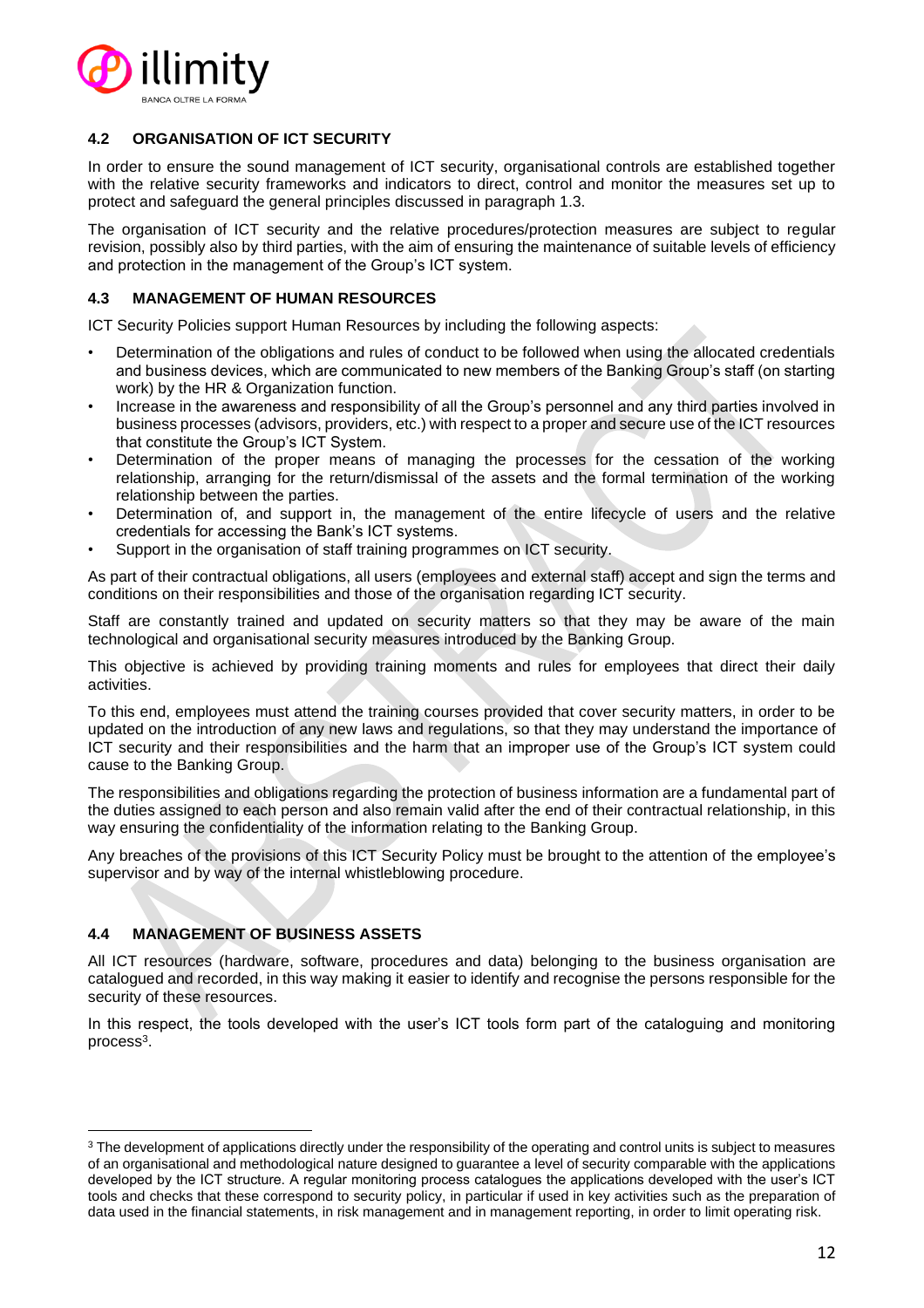

The Banking Group has a process ensuring that all tools (physical and logical) are properly disposed of when they lose their operational value and that they are properly reallocated when the persons responsible leave their position in the organisation.

All information must be classified on the basis of its level of criticality and the effects resulting from a breach of such information's properties of confidentiality, integrity and availability, with the final objective being to identify and implement suitable protection measures.

Staff are required to follow the rules for the proper management and protection of business data and information as determined with respect to their classification. If it is necessary to share business information and send it outside the Group, staff must adopt the security measures for the transmission of the data which are established in the Data Classification Policy, using only the working tools certified by the Banking Group. Any exceptions to the envisaged means of transmission must be authorised by the ICT security function.

# **4.5 ACCESS MANAGEMENT AND CONTROL**

The objective of this dominion is to regulate the means of access to the various system, network and application components managed and used by the Banking Group, consistent with the role performed by the user and in compliance with the established security measures, starting with risk analysis.

More specifically, the following objectives form part of this area:

- to ensure authorisation for access to the business systems, mediating between the needs dictated by working efficiency and those dictated by good security and privacy practice, which require that access should be limited only to operators who have a real need for such access for working purposes; more specifically, ensuring that access to confidential information is based on the need to know and the segregation of duties;
- to perform a regular check that the working needs justifying the authorisations for access to the systems are maintained and possibly arranging for these to be partially/wholly cancelled;
- to control the proper utilisation by users of the authorisation access received.

In particular, the lifecycle of users is managed by an appropriate identity governance process set up by the ICT security function which provides for the following activities at a macroscopic level:

- **creation of users** the request to create a new user (the hiring of a new employee, needs of the Banking Group, etc.) is tracked and authorised by the authorised staff in charge. Each user must be associated with authorisation profiles characterising the position that he holds in the banking organisation;
- **change of profile** a formal request is required for each change in the user's profile, which must be authorised by the staff in charge and contain an indication of the changes and the reasons for these (organisational variation, change of job responsibilities, etc.), including any writing, reading and modification rights to be withdrawn;
- **disabling of users** credentials are disabled when the owner no longer needs to use them due to a change in his job responsibilities or in the case of a prolonged absence (for example in the event of maternity leave). The systems are configured to automatically deactivate authentication credentials if these are not used for a period exceeding 6 months;
- **management of applications profiles** each user is assigned an authorisation profile in line with his job responsibilities in accordance with the established Model. Exceptions, which must be suitably documented, may be granted on the basis of a reasoned request;
- **monitoring and checking users and the allocated enabling profiles**  on a regular basis, and in any case at least annually, a review is carried out of users and their profiles to check their relevance, with specific attention being placed on any exceptions granted.

The general principles for authorisation for access to the systems is based on the following aspects:

- segregation of roles/duties;
- access only granted if strictly necessary to the performance of the duties allocated to each user or system administrator (least privilege);
- regulation of logical access to the systems on the basis of the need to know.

In addition, the following technical security measures exist when implementing the system of authentication to the Group's ICT system:

• password – the word or string of characters required for access to the systems is managed in accordance with international good practice, for example passwords may not contain the user's identification code or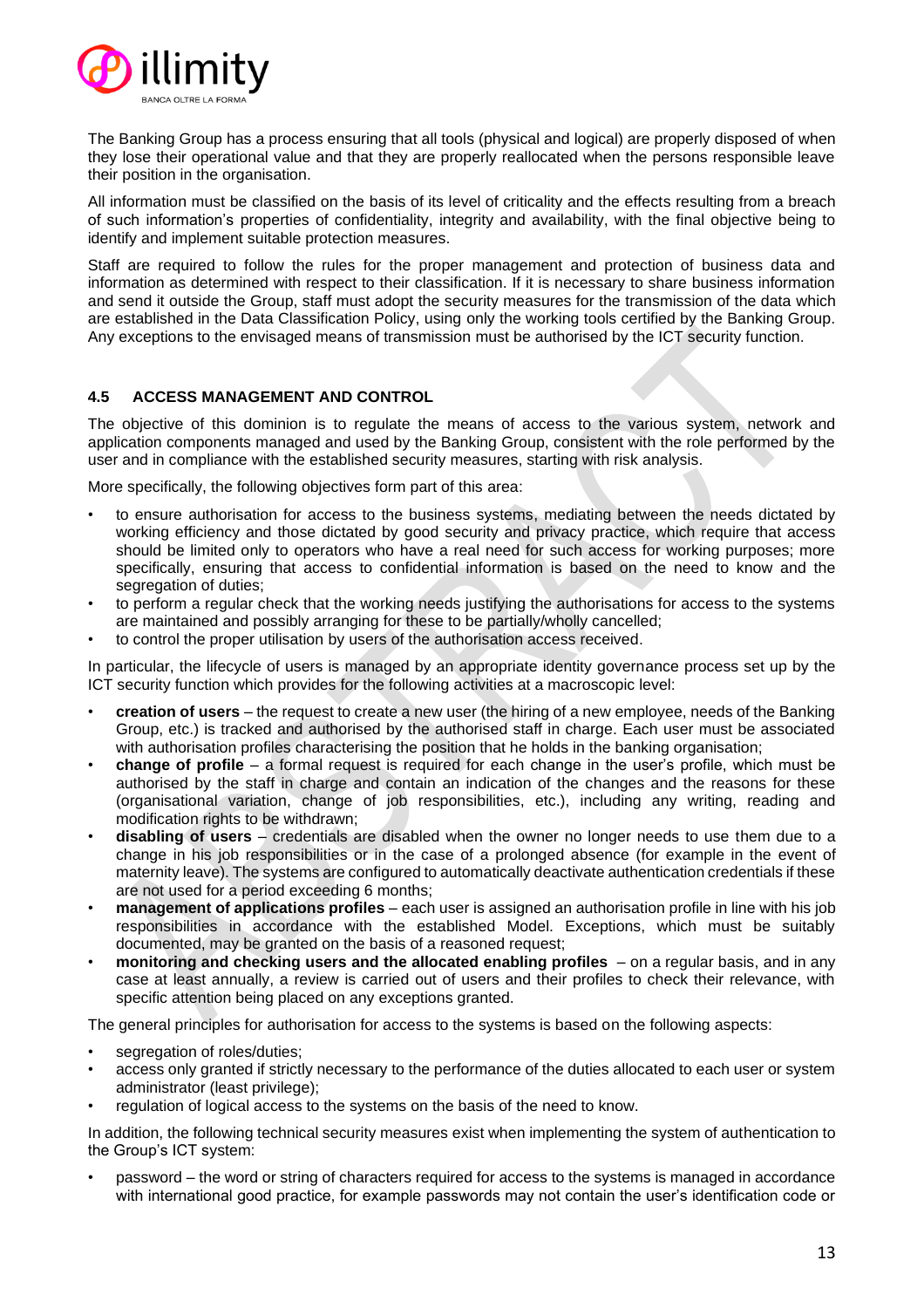

name and must be changed on first use. It is the responsibility of the user to whom the access credentials have been assigned to ensure the confidentiality of the password and a use consistent with his job responsibilities;

• identification codes – the identification codes assigned to users are unique, personal and non-transferrable and may not be re-assigned.

The Banking Group also uses strong authentication solutions for all users (Multi-Factor Authentication) and Conditional Access systems; the Group's users may only access ICT instruments if they hold valid credentials, which are further validated by physical devices managed by the Group's ICT (laptop and mobile), which form part of the equipment assigned to all employees.

Specific procedures exist for technical users and/or those with administrative privileges as well as controls that satisfy the requirements of the Provision issued by the Italian Data Protection Authority "Prescribed measures and precautions for data controllers regarding processing performed with electronic instruments relating to the assignment of duties as system administrator – 27 November 2008".

For this type of user, a privileged access management system exists that provides for a workflow for approval in the case such users need their minimum privileges to be raised. The workflow for approval triggers a request to the ICT security function which assesses it and either accepts it or refuses it as a consequence.

# **4.6 PHYSICAL AND ENVIRONMENTAL SECURITY**

In accordance with current legislation on workplace health and safety, premises intended to accommodate the technological resources used to provide ICT services are arranged so as to ensure suitable protection against the threat of natural, intentional or accidental events that may cause harm to persons and damage to business assets and/or jeopardise the proper, continuous functioning of the resources themselves.

To this end, processes and controls to be activated for physical access to the premises to prevent unauthorised access have been established, for example the keeping of a register of visitors entering and leaving the Bank's facilities. The involvement of third parties is essential for ensuring the Group is properly protected from potential events such as accidents, floods, etc..

The Banking Group is involved in providing suitable protection for its ICT systems, also through the use of physical security measures. This objective is pursued by:

- ensuring security of the physical areas and data centres;
- protecting ICT equipment;
- adopting processes for the destruction and secure elimination of instruments and information;
- having regulations on the retention and safeguarding of instruments at the user's disposal.

# **4.7 ENCRYPTION**

Encryption is one of the tools used to ensure the security of the memorisation of data as well as for managing and communicating such data.

The use of encryption mechanisms such as secure communication protocols (for example HTTPS), or the management of certificates issued by an internal or external certification authority (CA) in order to protect critical business information, is governed by business processes that establish roles and responsibilities in this respect.

In particular, the functions managing the use of encryption keys and the functions involved in the control and establishment of the encryption standards to be used are segregated.

# **4.8 MANAGEMENT OF OPERATIONS**

The objective of this dominion is to ensure that ICT services guarantee adequate levels of data confidentiality, integrity and availability and of all the principles listed in paragraph 1.3, in compliance with business requirements and current legislation, also if the management of the Banking Group's ICT component is outsourced to third parties.

The operating processes are appropriately formalised in specific procedures and/or operating instructions that establish roles and responsibilities, activities, controls and information flows.

All workstations with access to the Group's network are equipped with security mechanisms that reduce the risk of ICT/virus attacks, which could cause serious business losses.

The user must immediately inform the ICT security function in all cases when the security measures are not properly applied and/or the available tools turn out to be inadequate.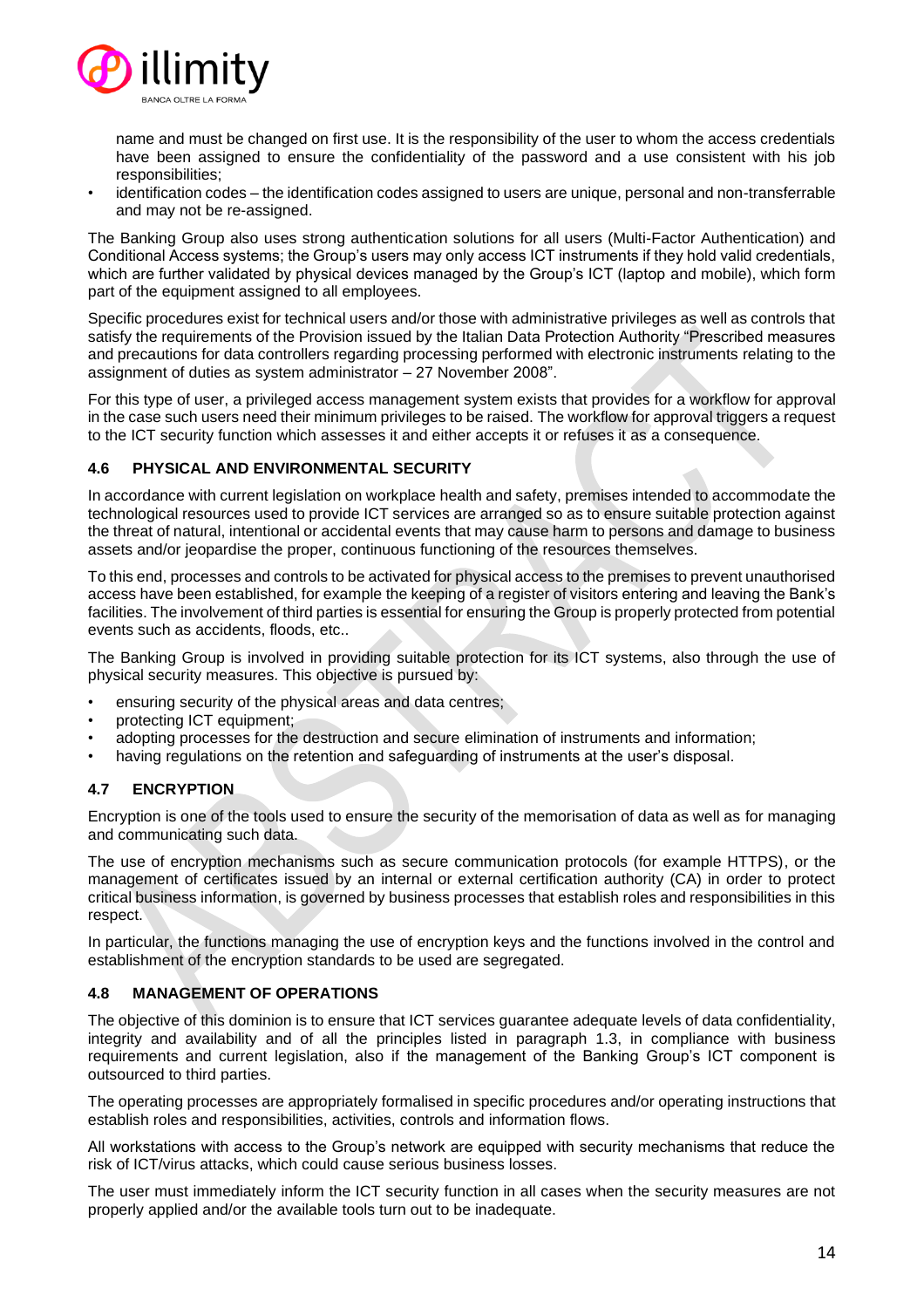

Despite the introduction of security measures, the user must utilise the services available (email, web, etc.) in a responsible manner and in accordance with internal regulations, avoiding the disclosure of business information. For example downloading files from the internet must be avoided as must opening or forwarding attachments to emails of doubtful origin, etc..

Business assets provided to users (for example computers, emails, mobile phones) must be used for work purposes only or for personal use as prescribed.

The installation of software that has not been authorised by the structure in charge of business software management is prohibited. Any ad hoc installation must be justified by business reasons and evaluated by the relevant heads of software management.

Backups enable the availability of the information and systems to be guaranteed even following ICT security incidents or calamities. The confidentiality, integrity and availability of the processed data is however ensured during all the stages envisaged by the backup management process.

As established by current laws and regulations (tracking of banking data, systems administrators, etc.) mechanisms for tracking access and critical operations are envisaged to ensure full compliance, guaranteeing the confidentiality, inalterability and availability of data in line with the requirements of the individual provisions.

Capacity management activities are established in order to understand future business requirements, the organisation's operations and the ICT infrastructure and to guarantee the performance and efficiency of the present and future capacity of the systems. In performing such activities, the Banking Group takes into account the requirements for business operations, the services provided and the ICT resources in order to implement an iterative process, in compliance with the Group's strategic plans, which tries to find the right balance between cost constraints and the organisation's needs.

The Banking Group carries out Vulnerability Assessments and Penetration Tests (VAs/PTs) of the Group's ICT system on a regular basis, delegating the performance of these to third parties under the Group's supervision, and in particular those regarding the systems considered the most critical for the business. The identification of the perimeter to be subjected to these activities is also established on the basis of an analysis of the ICT risk, which might detect critical matters in the Banking Group's systems. These activities make it possible to carry out a regular certification of the security of the systems, ensuring the introduction of effective countermeasures against the newly-identified threats and the management of the associated risk over time. Simultaneous with these checks, the Banking Group generates detailed reports containing the results of the tests and schedules any remediation action that may need to be taken.

# **4.9 COMMUNICATION SECURITY**

Communication Security sets itself the aim of safeguarding the transmission of data on private and public telecommunications networks, with specific emphasis on the physical components (hardware devices), which constitute the network infrastructure used by the Banking Group. In order to minimise the risks that might jeopardise the integrity and availability of the data transmission functions, the main activities to be carried out are as follows:

- cataloguing and classification of the type of network;
- proper management of the components of the network infrastructure, with specific attention given to the aspects of capacity planning, business continuity, disaster recovery and ICT security;
- the formal specification of business rules that govern the conduct of internal/external staff when using and managing the network infrastructure utilised by the Banking Group.

In this respect, the main aspects to be taken into consideration are as follows:

- availability, modality and tools to ensure continuity in the provision of network services;
- monitoring, modality and tools to be used to control network traffic, with the aim of detecting any differences with the established means of operating;
- segregation of the telecommunications network, mechanisms to separate and filter traffic between internal sub-networks within the Group's perimeter;
- means and processes of transferring information inwards and outwards. In particular, information must be communicated through the use of secure protocols on the basis of criteria that ensure the confidentiality and integrity of the information transmitted and received by the Banking Group.

All staff are permitted to use the internet and corporate email. The Banking Group inspects internet traffic (also SSLs) in order to apply filters designed to increase protection from malware or prevent action that is potentially damaging to its reputation. Individual users are enabled for access to the present tools by way of the basic authorisations, following notification from the HR office that a person has been hired.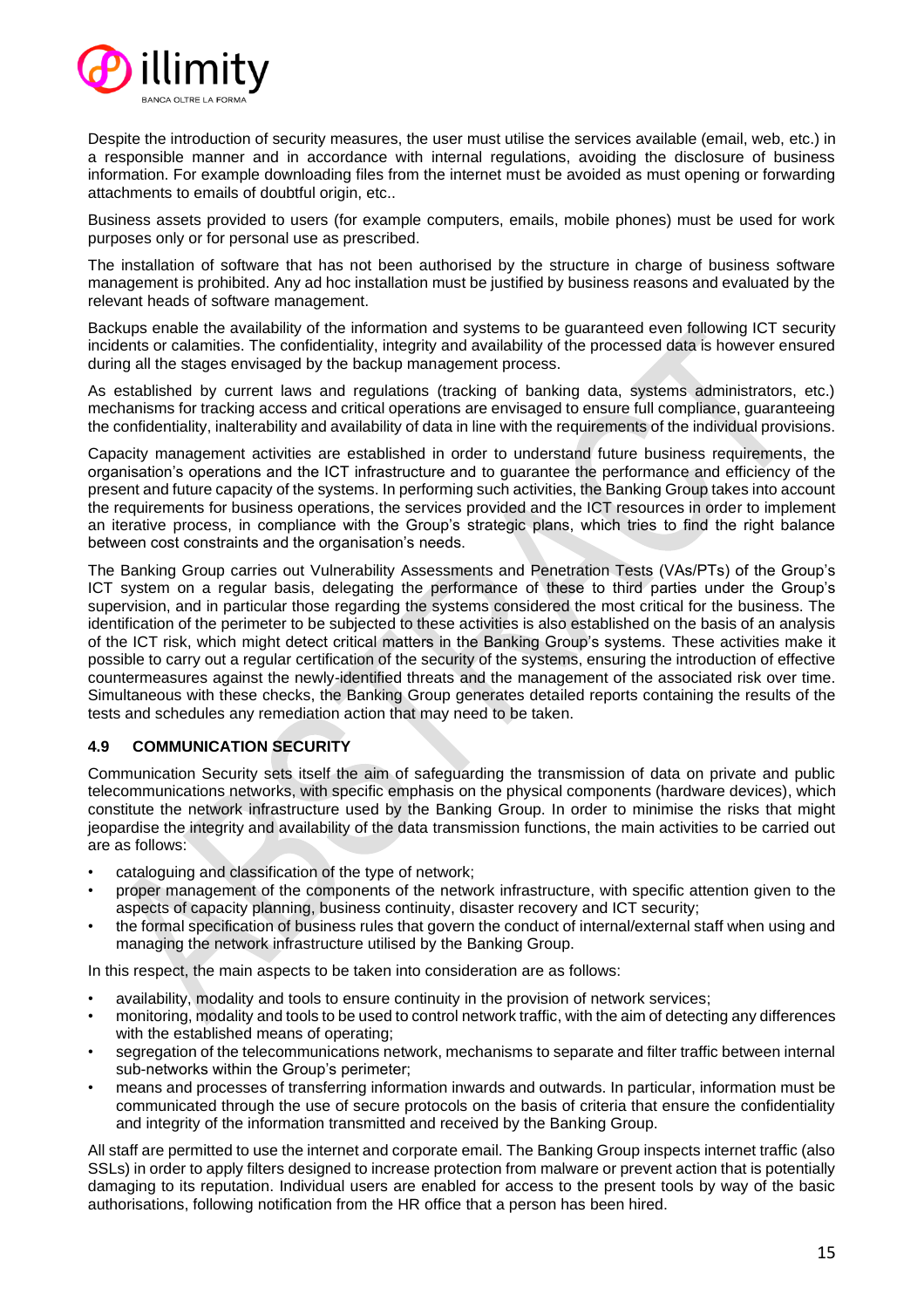

# **4.10 PURCHASE, DEVELOPMENT AND MAINTENANCE OF THE ICT SYSTEM**

The aim of this dominion is to guarantee the production, purchase and maintenance of reliable and secure applications systems in terms of :

- the accuracy of the processing of the data managed by the application;
- controls on authorisation to use the functionalities and data of the application;
- safeguarding the integrity of the data stored in the application's archives;
- safeguarding the confidentiality of the managed data;
- tracking and historicisation of the data updates carried out;
- compliance of the data processing with tax law and other laws and regulations;
- prevention and minimisation of the business risks associated with the use of the application.

In this respect it is the responsibility of the Banking Group to require any third parties involved in the development and maintenance of software/hardware to follow established processes in line with the Group's security policies. In addition, the Banking Group controls the accuracy of the processes followed by checking the documentation produced and formally approving the activities of the development process (functional analyses, UAT test plan, passage into production, etc.).

#### **4.11 SECURE DEVELOPMENT OF SOFTWARE**

The software produced must be designed and developed in order to ensure maximum efficiency and effectiveness and a level of security consistent with the information processed and business objectives. As a result, the following general requirements must be taken into consideration:

- the secure development of the software must guarantee the confidentiality, availability and integrity of the information processed and managed, and must be compliant with the general principles listed in paragraph 1.3;
- the environments used to manage the lifecycle of the software (development tests, UATs, pre-production and production) must be kept separate from each other to the extent this is possible;
- the developed code must take account of all applicable laws and regulations, in particular those on personal data protection, fostering the principles of Security/Privacy by Design & by Default;
- best industry practice for the security of the development process (such as the OWASP top 10) must be encouraged;
- the staff involved in the design and development must be suitably trained and have a heightened awareness of ICT security matters.

# **4.12 SECURITY OF THIRD PARTIES**

The ICT system must be managed – also when some of its components are managed by or entrusted to third parties – in compliance with the guidelines and security measures established in this ICT Security Policy. It is therefore fundamental to ensure that the requirements of this Policy on the outsourcing of business functions are included in any contracts or agreements.

The management and/or outsourcing of certain ICT services must provide for compliance with the security measures established by the Banking Group. For this purpose, minimum security requirements are established which must be followed in governing, from a contractual and operational standpoint, relations with third parties who, in order to provide the agreed services, need to access the Banking Group's ICT resources or process its data.

As guarantee of compliance with the security measures, specific audit procedures to be performed on the third party are prescribed within the contracts, formally requiring compliance with laws and regulations such as those on data protection; a Third Party Security Risk Score is drawn up based on the information collected from the provider, rating the adequacy of the security measures and the third party's attitude.

Business information must therefore also be protected in accordance with any contractual restrictions agreed with third parties that assist in any processing connected with the Group's ICT system, in compliance with the requirements of confidentiality, integrity and availability of the information and intellectual property.

# **4.13 MANAGEMENT OF ICT SECURITY INCIDENTS**

The incident management process is the set of activities and tools that the Banking Group adopts to prevent incidents occurring concerning the services provided, or to identify and respond to them on a timely and effective basis, with the aim of safeguarding the corporate ICT systems, consistent with best industry practice and applicable laws and regulations, by performing the following activities: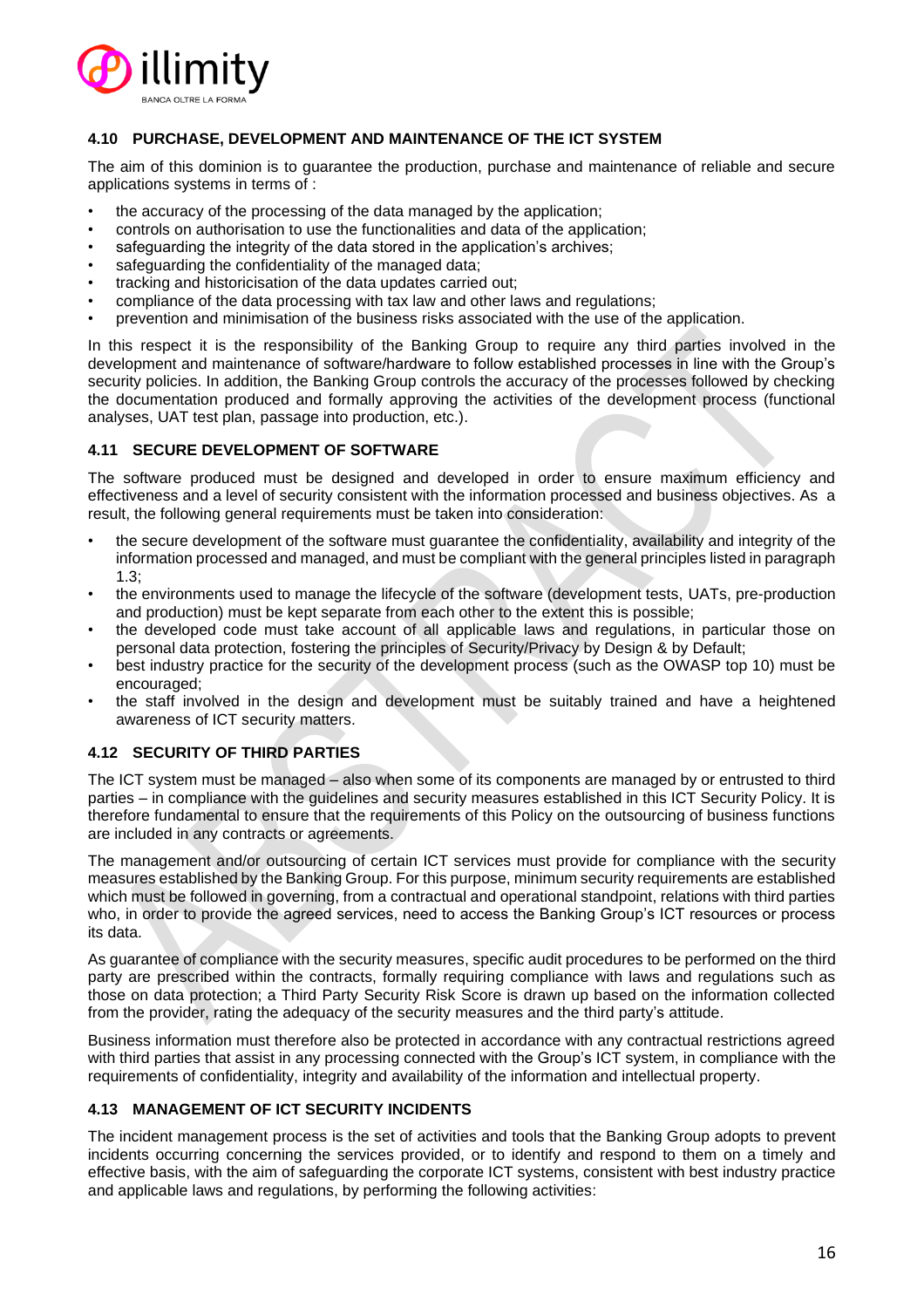

- making a timely identification of any obstacles to, or breaches of, the proper functioning of the system and the relative causes;
- classifying security incidents using a structured methodology;
- identifying the way in which the security incident will be handled;
- establishing the means of dealing with security incidents, both of an internal nature (escalation) and external nature, by coordinating with ICT outsourcers and activating any communications with the Bank of Italy, insurance brokers, the authorities, the police force, etc.;
- reporting and sharing indicators with specialist groups for a rapid identification of any threats;
- gathering the information needed (evidence) for supporting any legal action;
- analysing the security incident, identifying any mistakes or weaknesses and the strategies to be adopted to deal with it, improving the timing of any action and the response to similar events in the future.

Any person coming into contact with the Group's ICT resources is responsible for reporting security events and incidents if they occur. Reporting, to be filed using a suitable ticketing tool, must be made to the person's direct supervisor who, if necessary, will activate the escalation process. Reports must contain the date and time the incident occurred, the ICT asset affected (application, database, PC, network component, etc.) and a description of the event.

Serious ICT security incidents are communicated on a timely basis to the Board of Directors, to the Bank of Italy and, where envisaged, to other supervisory authorities and/or the police, prior to the despatch of a summarised report containing a description of the incident and the disservices caused to internal users and customers. Any incidents regarding payment systems and personal data breaches must comply with the notification requirements of the specific laws and regulations of reference.

Further information can be found in the Incident Management Policy.

# **4.14 MANAGEMENT OF BUSINESS CONTINUITY**

The Banking Group plans, implements and constantly updates all ICT security measures designed to ensure the continuity of ICT services, also in the case of catastrophic events.

The Business Continuity Plan establishes the parties involved, the strategies and the adopted solutions for continuity, setting itself the following objectives:

- to ensure staff are safeguarded;
- to comply with legislative and regulatory requirements;
- to minimise reaction time and the time needed to reinstate the processes considered vital for the business on the occurrence of critical events;
- to avoid the economic effects deriving from the shutdown or limit these to the greatest extent;
- to avoid the harm done to the Company's image or limit this to the greatest extent.

The plan is tested, controlled and revised on an annual basis, and/or in case of a structural change in the systems, also with the assistance of outsourcers.

# ANNEXES

# **4.15 ANNEX 1: RELATED LEGISLATION AND REGULATIONS**

# **INTERNAL RELATED REGULATIONS**

illimity Way

Privacy Policy

# **EXTERNAL RELATED LEGISLATION AND REGULATIONS**

[Provisions for prudent supervision for banks](https://www.bancaditalia.it/compiti/vigilanza/normativa/archivio-norme/circolari/c285/index.html) - Circular no. 285 of the Bank of Italy of 17 December 2013 and subsequent amendments

Personal data protection code – [Legislative Decree no. 196 of 30 June 2003](https://www.camera.it/parlam/leggi/deleghe/03196dl.htm) (Official Journal of 29 July [2003\), supplemented by the amendments introduced by Legislative Decree no. 101 of 10 August 2008 on](https://www.camera.it/parlam/leggi/deleghe/03196dl.htm)